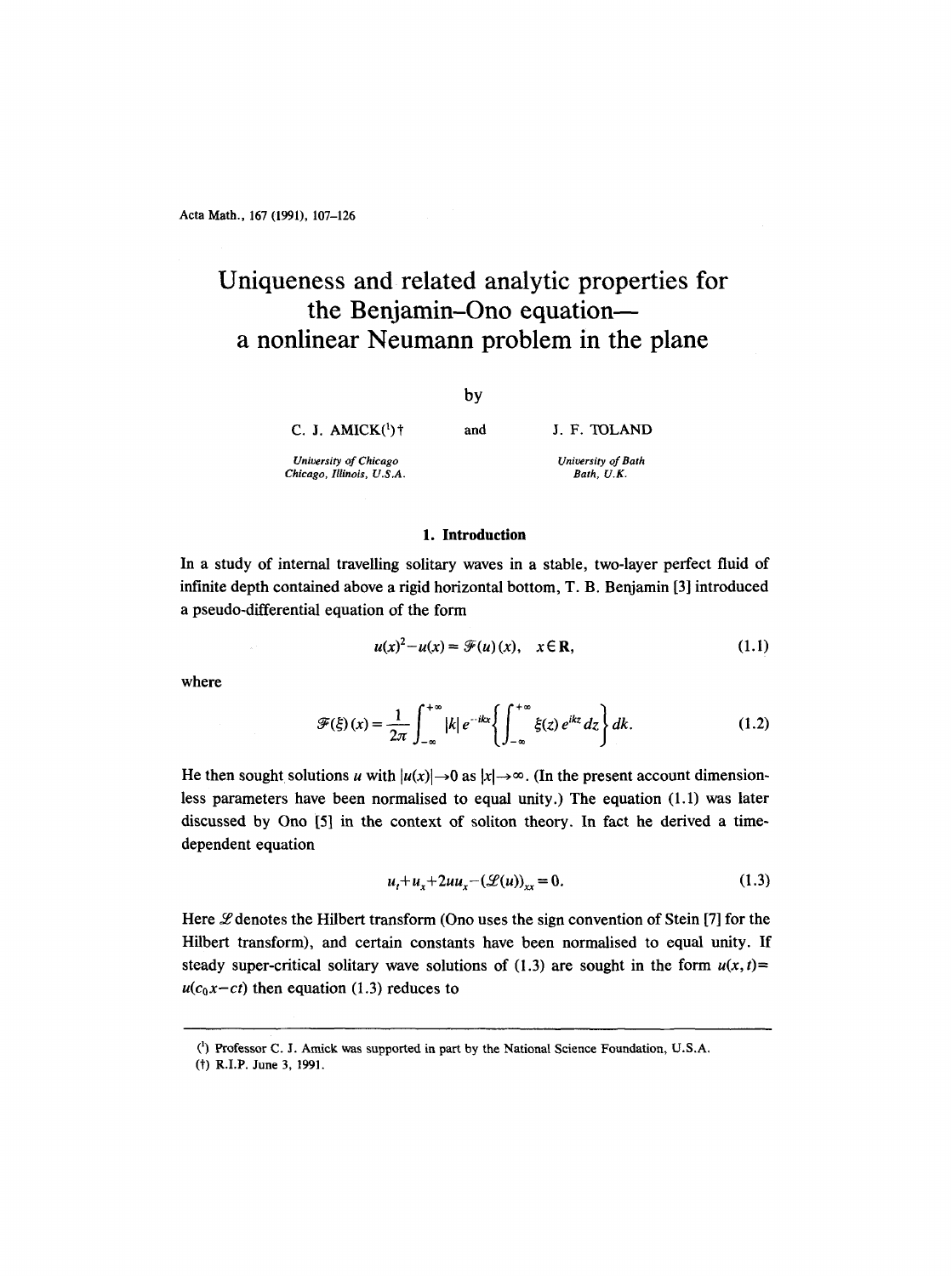$$
c_0^{-2}(c_0 - c)u + c_0^{-1}u^2 = (\mathcal{L}(u))_x, \quad 0 < c_0 < c,\tag{1.4}
$$

(where a constant of integration has been taken to be zero), This coincides formally with  $(1.1)$  since for smooth functions  $u$ ,

$$
(\mathscr{L}(u))_{\mathfrak{r}}=\mathscr{F}(u),
$$

and since a change of variables normalises the constants in  $(1.4)$  to be  $-1$  and 1 respectively. (In 1967, equation (1.3) was written down by Benjamin as the timedependent version of the travelling wave equation (1.1) upon which his attention was then focused. At the same time Davis and Acrivos derived equation (1.4) in an experimental and numerical study of similar travelling wave phenomena [4]. Equation  $(1.3)$ , which was re-derived using formal nonlinear perturbation methods by Ono  $[5]$  in 1975, is generally known nowadays as the Benjamin-Ono equation.)

The present paper is concerned with the theory of equation (1.1) (or, equivalently, of equation (1.4)). In particular we present a proof that all its solutions are known in closed form, and we derive a rather surprising connection between the solubility of  $(1.1)$  and an initial-value problem for a complex analytic function in the upper halfplane  $((1)$  and  $(2)$  below).

Our results arose from a separate investigation [2] in which the Benjamin-Ono equation is studied from the viewpoint of its role in the exact theory of the Euler equation governing such steady two fluid systems. There (1.1) is seen as giving, to leading order, the form of solitary waves where u tends to zero as  $|x| \rightarrow \infty$ . Such solitary waves were first found by Benjamin who wrote them down in closed form and who remarked upon their decay to zero at infinity being algebraic rather than exponential. For the study of periodic waves the operator  $\mathcal F$  in (1.1) must be replaced by an appropriate analogue involving Fourier series rather than transforms of  $u$ . For that case too Benjamin wrote down solutions in closed form.

In the present paper we show, among other things, that (apart from translations) the solution found by Benjamin

$$
u(x) = \frac{2}{1 + x^2}, \quad x \in \mathbb{R},
$$
 (1.5)

is the only solution of (1.1) which converges to zero as  $|x| \rightarrow \infty$ . We will also show that Benjamin found the complete set of functions which satisfy the analogue of (1.1) which governs periodic travelling waves in those two fluid systems.

Our results are a consequence of a larger picture of the analytic structure of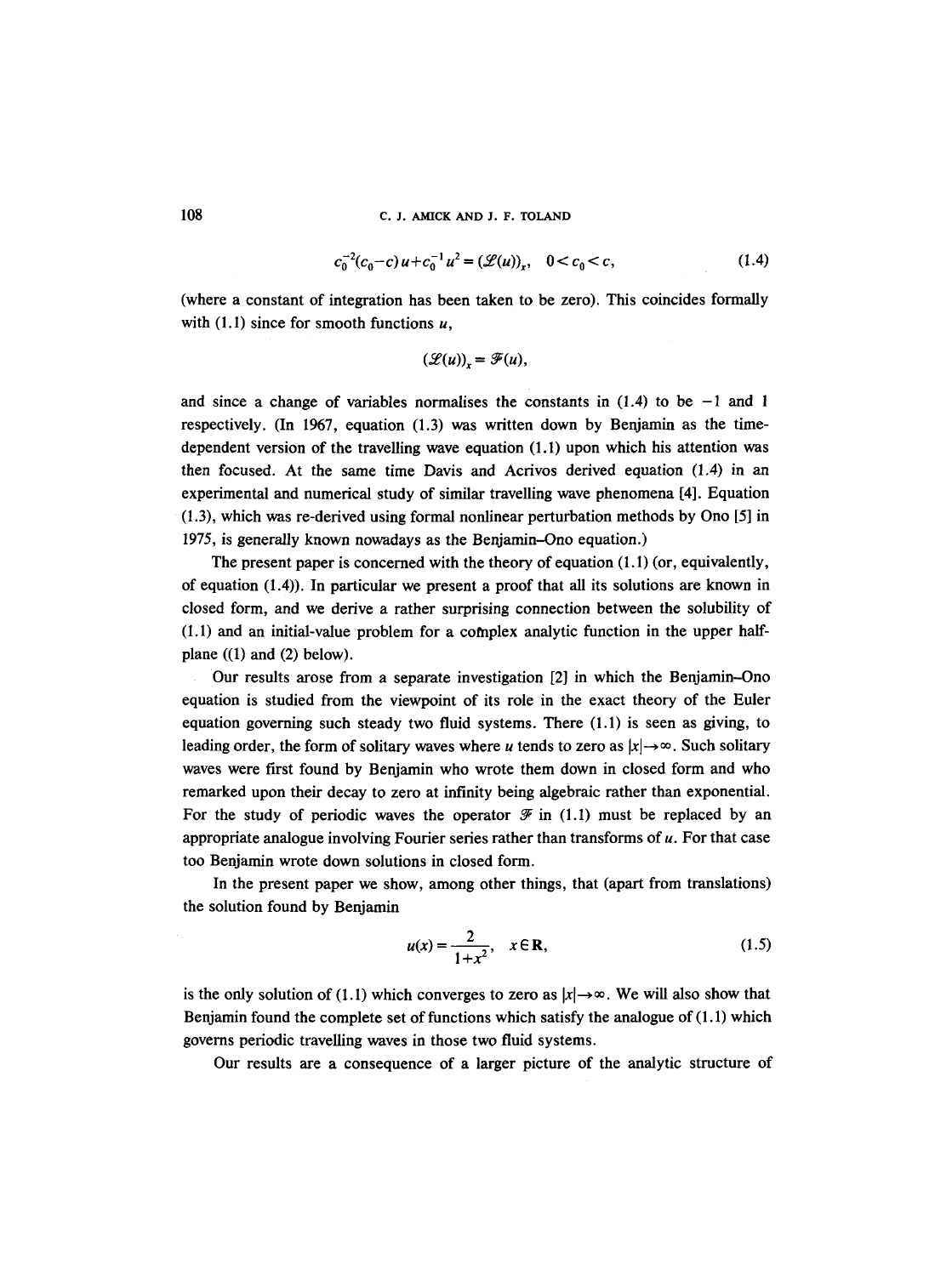solitary and periodic waves in the present context. The key is an observation in Benjamin  $[1]$  that if  $u$  is a bounded solution of  $(1.1)$  and  $u$  is extended as a bounded harmonic function on the closure of the upper half-plane, then this harmonic function satisfies

$$
\Delta u(x, y) = 0, \quad x \in \mathbb{R}, \quad y > 0,
$$
  
\n
$$
u_y(x, 0) = u(x, 0) - u^2(x, 0), \quad x \in \mathbb{R},
$$
  
\n
$$
u(x, 0) \to 0 \quad as \quad |x| \to \infty,
$$
  
\n
$$
\{u(x, y): x \in \mathbb{R}, \quad y > 0\} \quad is \ bounded.
$$
 (9)

 $\ddot{\phantom{a}}$ 

The analogous problem for internal periodic waves is governed by the boundary-value problem

$$
\Delta u(x, y) = 0, \quad x \in \mathbb{R}, \quad y > 0,
$$
  
\n
$$
u_y(x, 0) = u(x, 0) - u^2(x, 0), \quad x \in \mathbb{R},
$$
  
\n
$$
u(x, 0) = u(x+p, 0), \quad x \in \mathbb{R},
$$
  
\n
$$
\{u(x, y): x \in \mathbb{R}, \quad y > 0\} \quad \text{is bounded}
$$
 (9)

where  $p\neq 0$  is a constant. In both cases  $u\equiv 0$  is a solution and  $u\equiv 1$  is a solution of  $(\mathcal{P})$ . In what follows we restrict attention to non-constant solutions. Note that the last condition in  $(\mathcal{P})$  excludes the family of solutions

$$
u(x, y) = \alpha + (\alpha - \alpha^2) y, \quad \alpha \in \mathbb{R} \setminus \{0, 1\}.
$$

More general than either ( $\mathcal{S}$ ) or ( $\mathcal{P}$ ) is the problem

$$
\Delta u(x, y) = 0, \quad x \in \mathbb{R}, \quad y > 0,
$$
  
\n
$$
u_y(x, 0) = u(x, 0) - u^2(x, 0), \quad x \in \mathbb{R},
$$
  
\n
$$
\{u(x, y): x \in \mathbb{R}, \quad y > 0\} \text{ is bounded}\n\}
$$
\n(38)

and our main results are the following:

 $\sim$   $_{\star}$ 

(1) every non-constant solution of  $(\mathcal{B})$  is a solution of  $(\mathcal{F})$  or  $(\mathcal{P})$ ;

(2) if u is a non-zero solution of ( $\mathcal{F}$ ) or ( $\mathcal{P}$ ), then  $u(x, y) > 0$ ,  $x \in \mathbb{R}$ ,  $y \ge 0$ , and u can *be normalised with respect to translation so that* 

$$
u_x(0,0) = 0. \t\t(1.6)
$$

*Note that this normalisation is not necessarily unique. Let* 

$$
c = u^2(0,0) - 2u(0,0) \in \mathbf{R}.\tag{1.7}
$$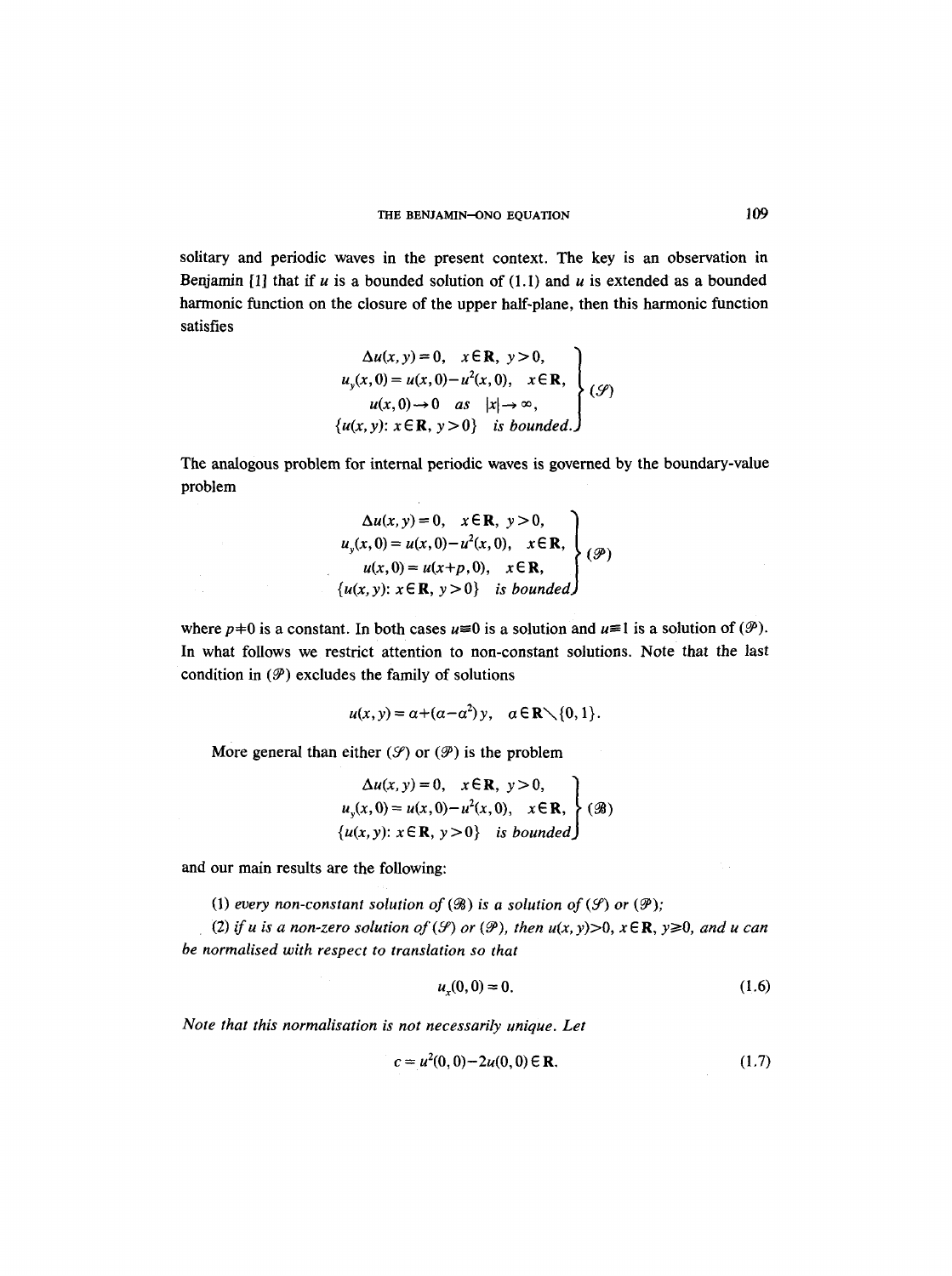*Then there exists a unique complex function f, analytic in the closure of the upper halfplane, which satisfies the ordinary differential equation* 

$$
\frac{df}{dz}(z) = \frac{i}{2}(f(z)^2 + c), \quad z = x + iy, \ x \in \mathbb{R}, \ y \ge 0,
$$
\n(1.8)

*and such that* 

$$
f(0) = u(0). \tag{1.9}
$$

*Moreover* 

$$
u(x, y) = \text{Real } f(x+iy), \quad x \in \mathbb{R}, \ y \ge 0. \tag{1.10}
$$

*Remark.* We will write  $u(x)$  instead of  $u(x, 0)$  whenever it is convenient. The fact that  $(1.6)$  does not uniquely determine  $u$  does not affect the validity of our conclusion. In particular  $u_r(x_1, 0) = u_r(x_2, 0)$  implies that either  $u(x_1) = u(x_2)$  or  $u(x_1) + u(x_2) = 2$ . That is, for all solutions,  $\frac{1}{2}(u_{\text{max}}+u_{\text{min}})=1$  in problem ( $\mathcal{P}$ ), since the maxima and minima are, by the maximum principle, attained on the boundary.

The solutions of (1.7) and (1.8) are as follows: when  $u(0,0)=2$ ,  $c=0$ , and the general solution of (1.8) is

$$
f(z) = \frac{2i}{z+w},\tag{1.11}
$$

where  $w = \alpha + i\beta$  is an arbitrary complex constant of integration. Then (1.9) implies that  $w=i$  and (apart from translations)

$$
u(x, 0) = \frac{2}{1+x^2}.
$$

This gives the solitary wave solution found by Benjamin.

If  $u(0, 0) \in (0, 2)$ , then  $c \in [-1, 0)$  and the general solution of (1.8) is

$$
f(z) = -i\sqrt{|c|} \tan\left(\frac{1}{2}\sqrt{|c|}(z+w)\right), \quad w \in \mathbb{C}.\tag{1.12}
$$

Hence  $(1.9)$  implies that w is determined by the requirement that

$$
u(0) = -i\sqrt{2u(0) - u(0)^2} \tan\left(\frac{1}{2}w\sqrt{2u(0) - u(0)^2}\right).
$$
 (1.13)

If  $u(0) \in (0, 1)$  then  $w=i\gamma+2n\pi/\sqrt{2u(0)-u(0)^2}$ ,  $n \in \mathbb{Z}$ , gives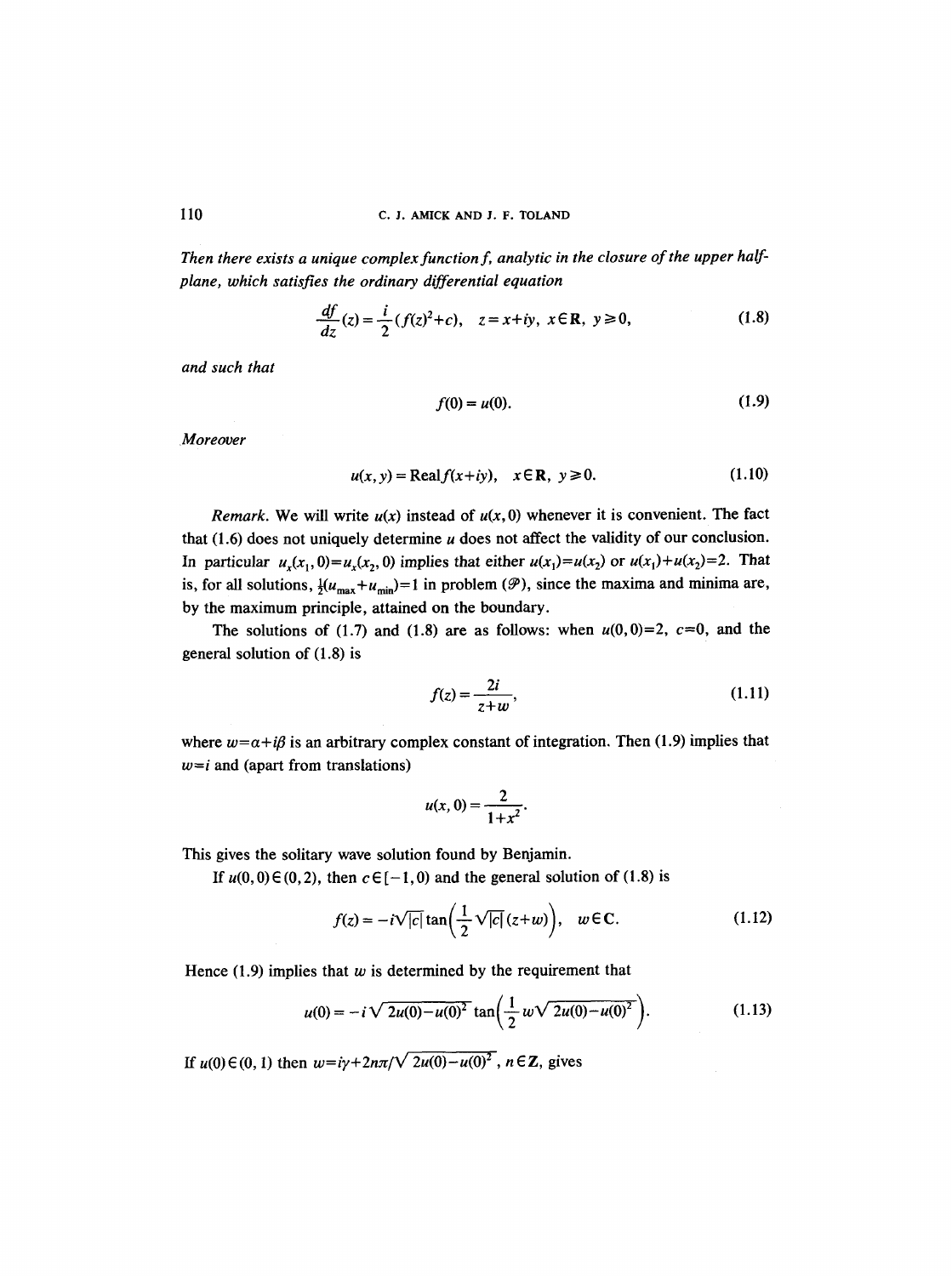$$
\frac{u(0)}{\sqrt{2u(0)-u(0)^2}} = \tanh\left(\frac{\gamma}{2}\sqrt{2u(0)-u(0)^2}\right)
$$

to determine  $\gamma$ , while if  $u(0) \in (1, 2)$  then

$$
\frac{u(0)}{\sqrt{2u(0)-u(0)^2}}=\coth\bigg(\frac{\gamma}{2}\sqrt{2u(0)-u(0)^2}\bigg),\,
$$

where  $w=iy+(2n+1)\pi/\sqrt{2u(0)-u(0)^2}$ ,  $n \in \mathbb{Z}$ . Then the periodic waves discovered by Benjamin can be recovered by taking the real part of  $(1.12)$ . With c given by  $(1.7)$  and  $d=\frac{1}{2}\sqrt{|c|}$  they are

$$
u(x, y) = 2d \sec^2 dx \left\{ \frac{(1 + (u(0)/2d)\tanh dy)((u(0)/2d) + \tanh dy)}{(1 + (u(0)/2d)\tanh dy)^2 + \tan^2 dx (\tanh dy + (u(0)/2d))^2} \right\}.
$$
 (1.14)

If  $u(0)=1$ , then (1.13) cannot be solved for w (except in the extended complex plane) and the only solution is  $u(x, y) \equiv 1$ .

Now if  $u(0) \notin [0, 2]$ , then the general solution of (1.8) is

$$
f(z) = i\sqrt{c} \tanh\left(\frac{1}{2}\sqrt{c}(z+w)\right), \quad w \in \mathbb{C}, \tag{1.15}
$$

whose real part has infinitely many poles in the upper half plane, so there is no solution when  $u(0) \notin [0,2]$ . When  $u(0,0)=0$  the solution is  $u(x,y)=0$  by the boundary point lemma since  $u_y(0, 0) = u(0, 0) = 0$ , and  $u(x, y) \ge 0$ ,  $x \in \mathbb{R}$ ,  $y > 0$ .

Before proceeding to elaborate the proof of this result it is interesting to examine the implications of  $(1.8)$  for solutions of  $(\mathcal{B})$ .

Let H denote the upper half-plane  $\{(x, y): x = \mathbb{R}, y > 0\}$ . Suppose that

$$
f(x+iy) = u(x, y) + iv(x, y), \quad (x, y) \in \tilde{H}, \tag{1.16}
$$

is *any* non-constant solution of (1.8) with

$$
u(x, y) > 0. \tag{1.17}
$$

Then

$$
u_x + uv = 0, \quad (x, y) \in H. \tag{1.18}
$$

A differentiation with respect to x followed by substitution from  $(1.18)$  and a use of the Cauchy-Riemann equations gives

$$
\frac{\partial}{\partial x}\left(\frac{u_x}{u}\right) = u_y.
$$
 (1.19)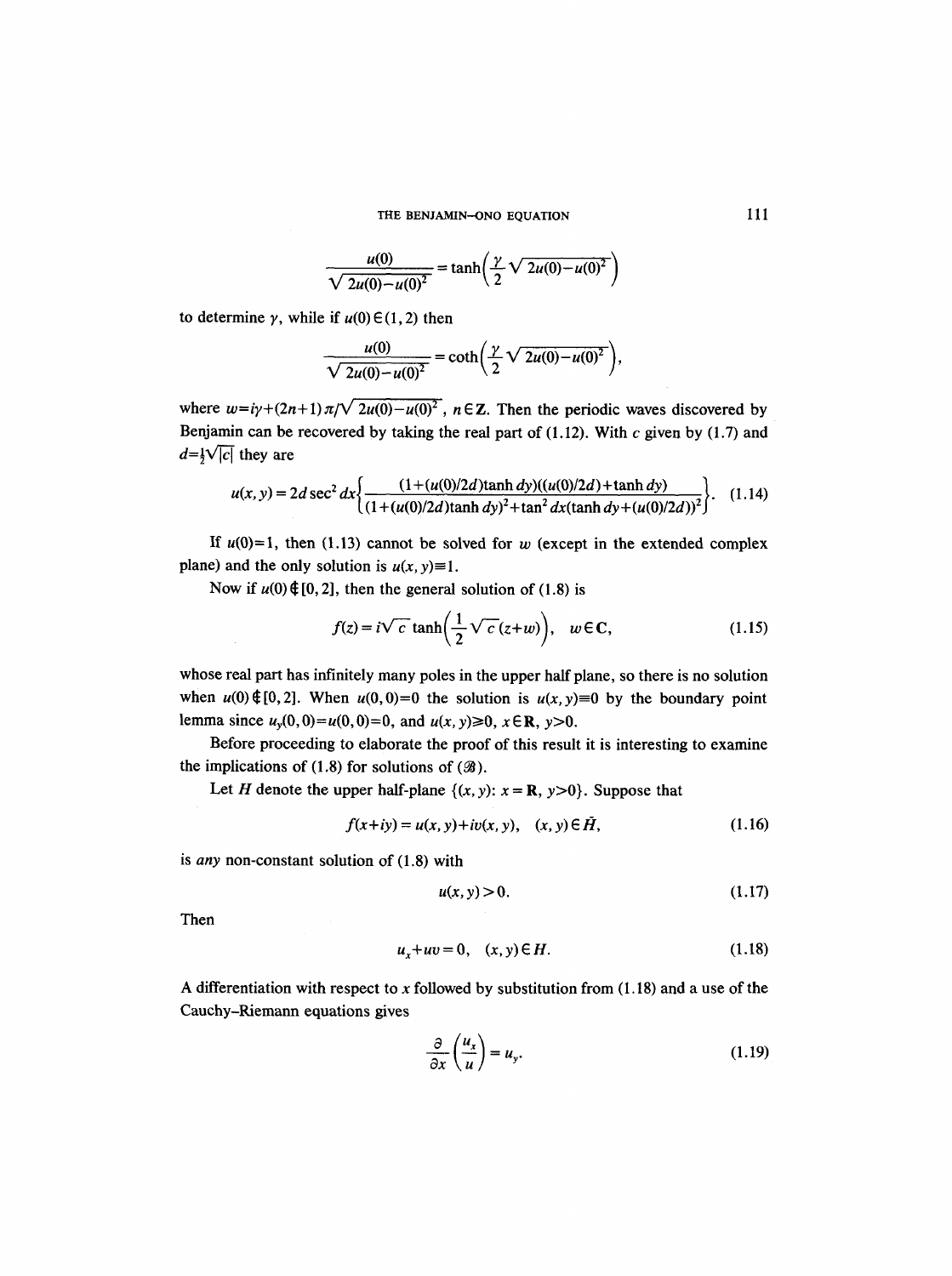Similarly, a differentiation of (1.18) with respect to y yields

$$
\frac{\partial}{\partial x}\left(\frac{u_y}{u} + u\right) = 0.
$$
 (1.20)

Hence there exists a function  $\alpha$ , of y only, such that

$$
u_{y} = \alpha(y)u - u^{2} \quad \text{on } \bar{H}.\tag{1.21}
$$

This means that on each line  $y=constant$  the boundary-condition is similar to that with  $y=0$ . If u satisfies ( $\mathcal{B}$ ) we would conclude that

$$
\alpha(0) = 1. \tag{1.22}
$$

A substitution from (1.19) into (1.21) then gives

$$
\frac{\partial}{\partial x}\left(\frac{u_x}{u}\right) = \alpha(y)u - u^2, \quad (x, y) \in \bar{H}.\tag{1.23}
$$

Now multiplying by  $(u_x/u)$  and an integration yields the existence of a function  $\beta$ , of y only, such that

$$
u_x^2 = 2\alpha(y) u^3 - u^4 + \beta(y) u^2, \quad (x, y) \in \bar{H}.
$$
 (1.24)

Now differentiation with respect to  $x$  gives

$$
u_x\{u_{xx} - 3a(y)u^2 + 2u^3 - \beta(y)u\} = 0, \quad x \in \mathbb{R}, \ y \ge 0.
$$
 (1.25)

 $\sim$   $\sim$ 

If u is not a constant function, the fact that  $u_x$  is real-analytic and so has isolated zeros then gives that for each fixed  $y \ge 0$ , u satisfies a second-order, autonomous ordinary differential equation

$$
u_{xx} - 3\alpha(y) u^2 + 2u^3 - \beta(y) u = 0, \quad x \in \mathbb{R}, \ y \ge 0.
$$
 (1.26)

A differentiation of (1.21) with respect to y followed by a substitution from (1.21) gives

$$
u_{yy} = \alpha'(y)u + (\alpha(y) - 2u)(\alpha(y) - u)u, \quad x \in \mathbb{R}, \ y \ge 0.
$$
 (1.27)

Since  $u$  is harmonic (1.26) and (1.27) together give

$$
\alpha'(y) + \alpha^2(y) + \beta(y) = 0. \tag{1.28}
$$

 $\sim$   $_{\rm X}$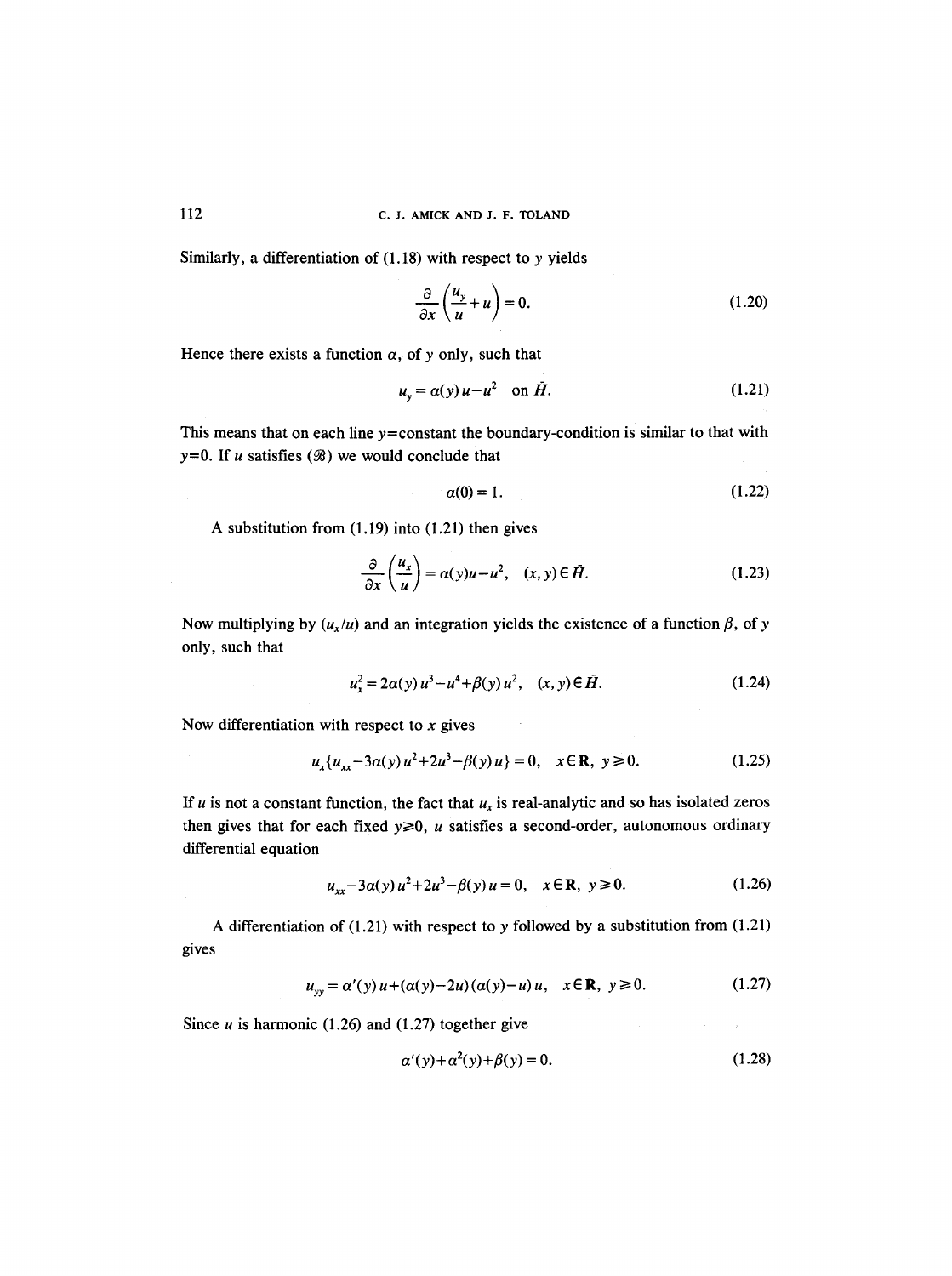The easiest case is when  $u$  corresponds to a solitary wave. Then it is one of the estimates proved in [1] that  $|u(x, y)| + |u_r(x, y)|u(x, y)| \rightarrow 0$  as  $x^2 + y^2 \rightarrow \infty$ , and so, letting  $x\rightarrow\infty$  in (1.24) for fixed y yields that  $\beta(y)=0$  for all  $y\geq0$ . Then (1.28) gives that  $a(y)=1/(y+1)$  in this case, since  $a(0)=1$ . This then determines the solitary wave uniquely up to translation in the x-direction.

To study the periodic problem we proceed as follows. If (1.21) is differentiated with respect to x, then multiplied by  $u<sub>x</sub>$  and a substitution from (1.24) is made we obtain

$$
u_x u_{xy} = (a(y) - 2u)(2a(y)u^3 - u^4 + \beta(y)u^2). \tag{1.29}
$$

On the other hand, differentiation of (1.24) with respect to y gives

$$
2u_x u_{xy} = 2\alpha'(y)u^3 + \beta'(y)u^2 + 2\{3\alpha(y)u^2 - 2u^3 + \beta(y)u\}(\alpha(y)u - u^2). \tag{1.30}
$$

Together (1.28), (1.29) and (1.30) imply that

$$
\beta'(y)u^2 = 0.
$$
 (1.31)

Hence  $\beta$  is constant in the case of periodic waves. Now it is clear from Section 2 that if u corresponds to a solution of  $(\mathcal{P})$  then u is a periodic solution of (2.5) which is bounded below by a positive constant on the line  $y=0$ . Hence from (2.2) and (2.5) it follows that  $u$  is bounded below by a positive constant on the upper half plane and, in particular,  $u(x, y) \rightarrow 0$  as  $y \rightarrow \infty$  (for fixed x). An inspection of (1.24) on a line where x is constant and  $u_x$  is zero together with (1.28) then yields that  $\beta \neq 0$  in the case of periodic waves. Hence, since (1.28) is to have a solution  $\alpha(y)$ , for all  $y>0$ , we conclude that  $\beta<0$ .

Let  $\beta = -\sigma^2$ ,  $\sigma > 0$ . Then if  $\alpha(0) = 1$  the solution of (1.28) is

$$
\alpha(y) = \sigma \left\{ \frac{\cosh \sigma y + \sigma \sinh \sigma y}{\sinh \sigma y + \sigma \cosh \sigma y} \right\}
$$

and in particular

$$
\alpha(y) \rightarrow \sigma = \sqrt{|\beta|}
$$
 as  $y \rightarrow \infty$ .

If this is substituted into (1.24) on a line where x is constant and  $u_x$  is zero we find that  $\lim_{y\to\infty} u(x, y)=\sqrt{|\beta|}$  along such a line. However, if u is bounded (as it is in the periodic case) elliptic estimates mean that  $u_x(x, y) \rightarrow 0$  as  $y \rightarrow \infty$  uniformly for  $x \in \mathbb{R}$  and we conclude that

$$
u(x, y) \rightarrow \sqrt{|\beta|}
$$
 as  $y \rightarrow \infty$ , uniformly in x.

<sup>8-918288</sup> Acta Mathematica 167. Imprimé le 22 août 1991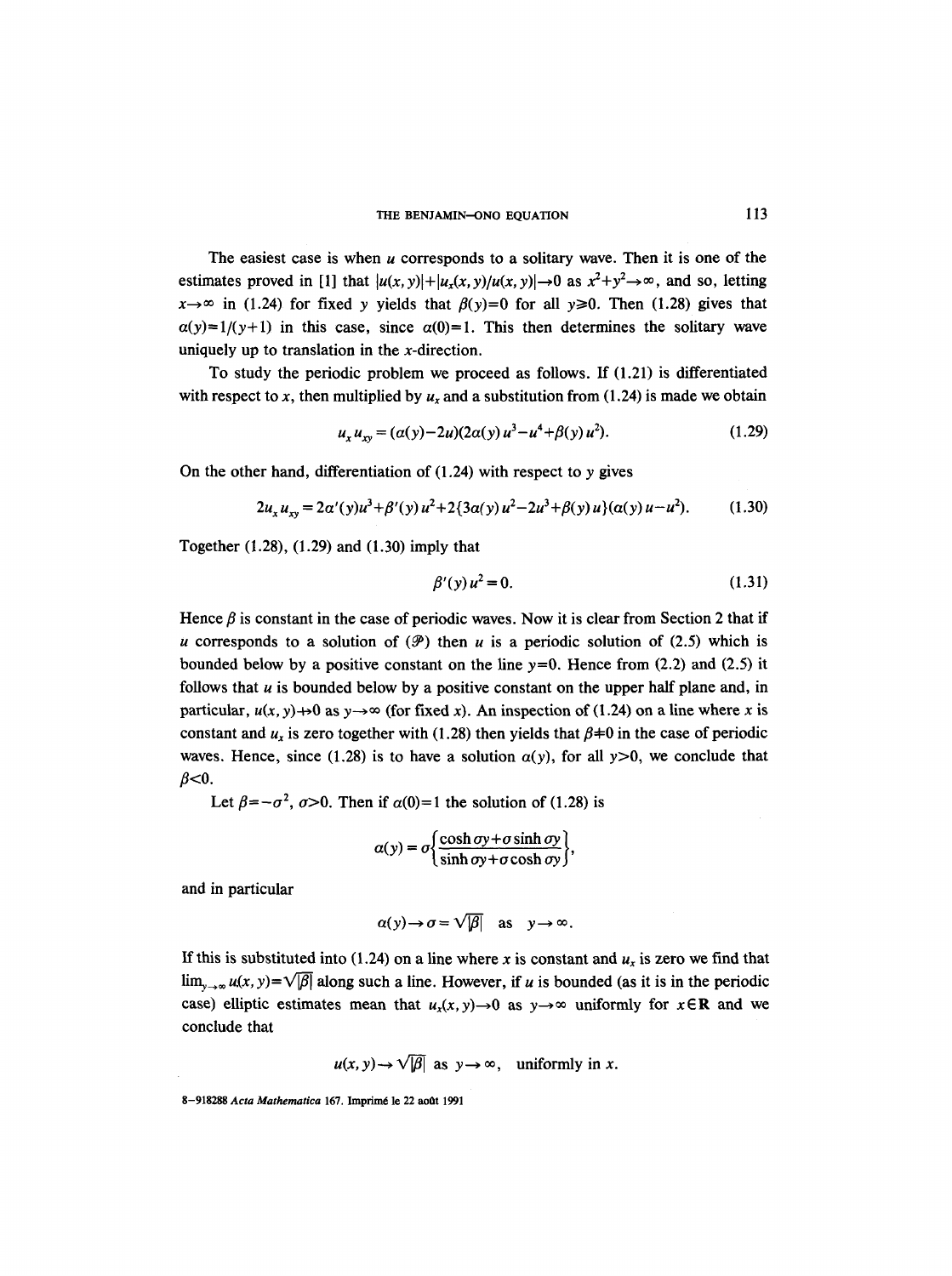It is interesting to note that the equation

$$
u_{xx} - 3u^2 + 2u^3 = 0,\tag{1.32}
$$

which is equation (1.26) in the case  $y=0$ ,  $\beta=0$ , has periodic solutions as well as the solitary wave solution found by Benjamin

$$
u(x) = \frac{2}{1 + x^2}.
$$
 (1.33)

Since  $\beta=0$ ,  $\alpha(y)=1/(1+y)$  and hence (1.24) cannot hold if u is to be bounded below in the upper half-plane. Hence the periodic solutions of (1.32) *do not* correspond to periodic solutions of the Benjamin--Ono equation, or equivalently of problem  $(\mathcal{P})$ .

Likewise, when  $\beta > 0$  the equation

$$
u_{xx} - 3u^2 + 2u^3 - \beta(0) u = 0 \tag{1.34}
$$

has non-trivial solitary wave solutions in the case  $\beta(0)$  > 0. However, since (1.28) is not solvable for  $\alpha$ , for all y>0, these solitary wave solutions are *not* solitary wave solutions of the Benjamin-Ono equation.

The layout of the paper is as follows. After a few preliminary observations are made in Section 2, the main result is proved in Section 3 as a consequence of the maximum principle and the Cauchy-Riemann equations. In Section 4 we show that, in the unit disc  $\Omega$  in the plane, the problem

$$
\Delta u = 0 \text{ on } \Omega,
$$
  

$$
\frac{\partial u}{\partial r} = -u + u^2 \text{ on } \partial \Omega,
$$

has no non-constant solutions. (Here  $r$  denotes the radial polar co-ordinate in the plane.)

It seems clear that his method has implications for other quadratic Neumann boundary conditions on planar domains other than half-spaces and discs.

One final remark: if the boundary condition in  $(\mathcal{B})$  is replaced by

$$
u_y = au^2 + bu + c, \quad a \neq 0,
$$
 (1.35)

then an affine change of the dependent variable and a linear change of the independent variable leads to ( $\mathcal{B}$ ) provided that  $b^2 > 4ac$ . Thus (1.35) is included in our treatment of  $({\mathscr{B}})$ . In particular the case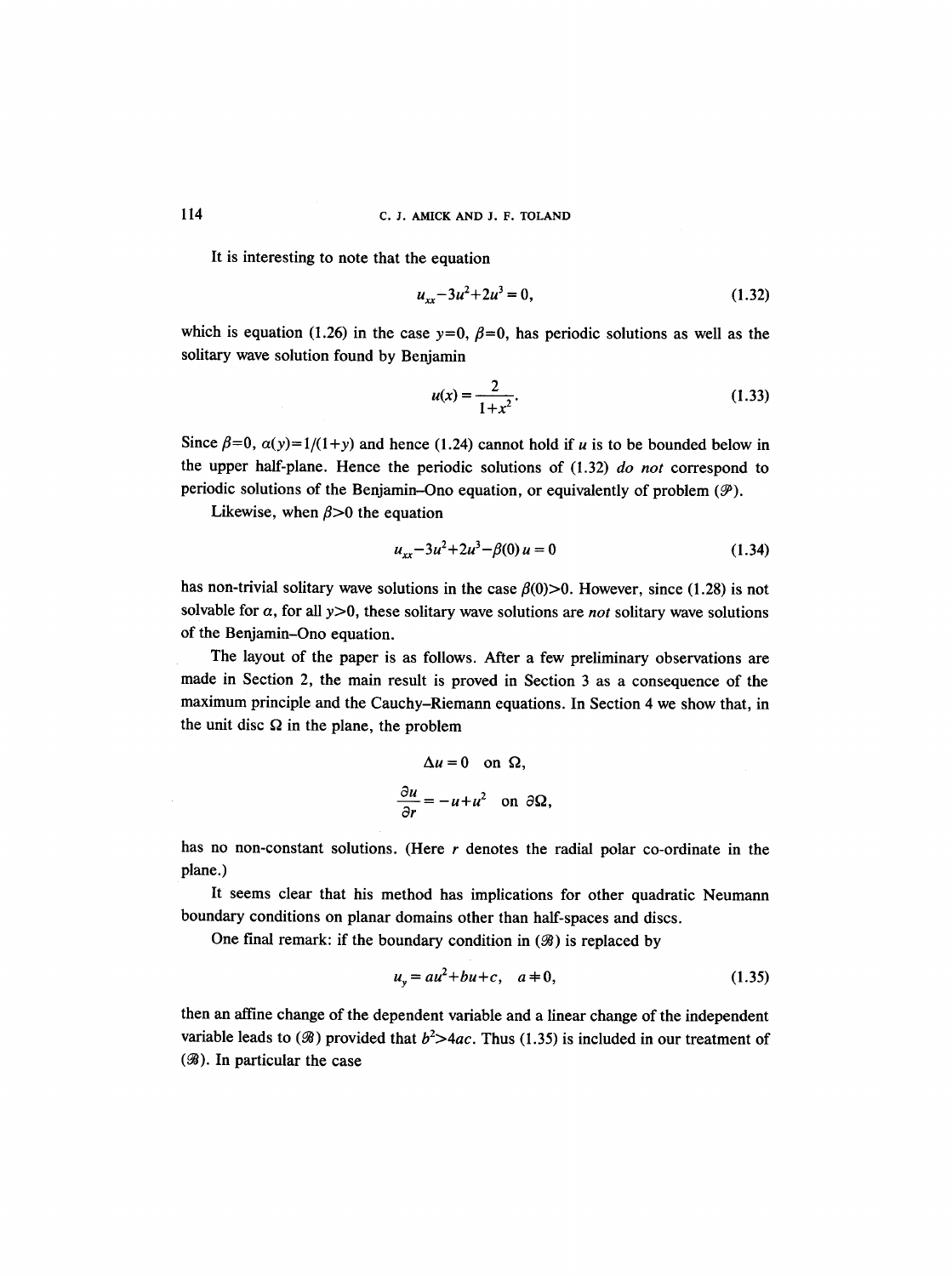$$
u_{v}=-u-u^{2}
$$

is included, and this corresponds to sub-critical travelling wave solutions of the Benjamin-Ono equation. We conclude that there do not exist sub-critical solitary wave solutions of the Benjamin-Ono equation since these would (after a change of variables) correspond to solutions of  $(\mathcal{B})$  which satisfy the boundary condition

$$
u(x) \to 1 \quad \text{as} \quad |x| \to \infty,
$$

and no such solutions exist.

## **2. Preliminaries**

Let H denote the open half-plane  $\{(x, y) \in \mathbb{R}^2 : y > 0\}$  and  $\tilde{H}$  its closure. For any  $(x, y) \in \tilde{H}$ let

$$
G(x, y) = \frac{1}{\pi} \int_0^\infty \frac{(y+s)\exp(-s)}{x^2 + (y+s)^2} ds.
$$
 (2.1)

Then  $G>0$  is harmonic in  $H$ ,

$$
\int_{\mathbb{R}} G(x, y) dx = 1, \quad y \ge 0,
$$
\n(2.2)

$$
G_y(x, y) = G(x, y) - \frac{1}{\pi} \left( \frac{y}{x^2 + y^2} \right),
$$
 (2.3)

for all  $(x, y) \in H$ . Hence if f is any bounded continuous function on R and w is defined by

$$
w(x, y) = \int_{\mathbf{R}} G(x-t, y) f(t) dt,
$$
 (2.4)

then

$$
\Delta w(x, y) = 0, \quad (x, y) \in H,
$$

**and** 

$$
\lim_{\substack{(x, y) \to (\hat{\varepsilon}, 0) \\ (x, y) \in H}} w(x, y) - w_y(x, y) = f(\hat{x}), \quad \hat{x} \in \mathbb{R}.
$$

Here subscripts denote partial derivatives in the usual way. The function  $w$  is welldefined and bounded in  $H$  because  $f$  is bounded and (2.2) holds. Moreover, by (2.3),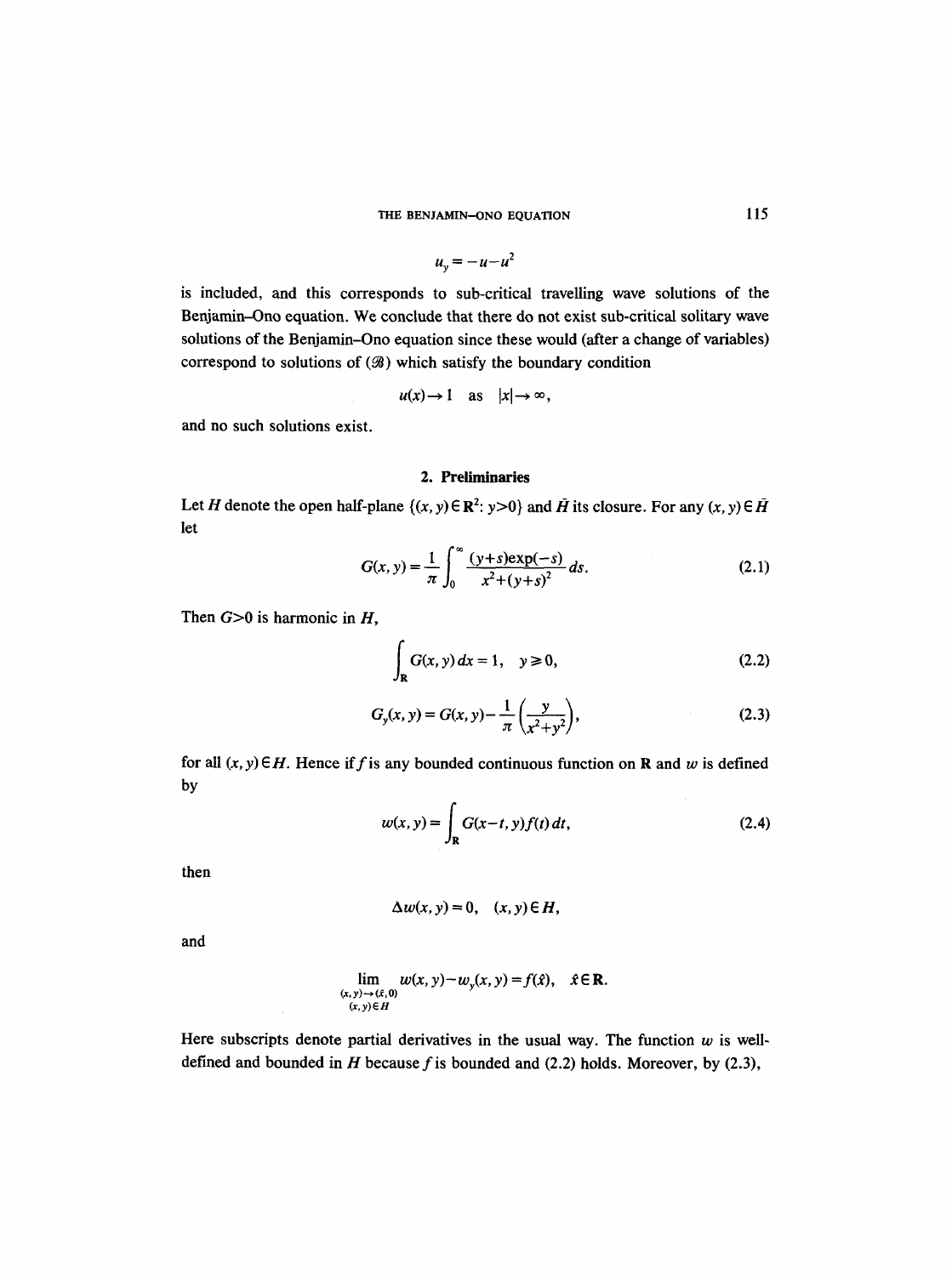$$
|w_y(x, y)| \le |w(x, y)| + \frac{1}{\pi} \int_{\mathbf{R}} \frac{|yf(t)|}{(x - t)^2 + y^2} dt,
$$

and so  $w<sub>v</sub>$  is bounded on H as well. Hence by the Phragmen-Lindelöf principle (see, for example,  $[6]$ , p. 94, Theorem 18) w is the unique solution of the boundary-value problem

$$
\Delta u(x, y) = 0, \quad (x, y) \in H,
$$
  

$$
u(x, 0) - u_y(x, 0) = f(x), \quad x \in \mathbb{R},
$$
  

$$
(|u(x, y)| + |u_x(x, y)|)/(x^2 + y^2)^{1/2} \to 0 \quad \text{as} \quad x^2 + y^2 \to \infty.
$$

In the context of the Benjamin--Ono equation we wish to consider all solutions of problem  $(\mathcal{B})$  of Section 1. From the present discussion we conclude that a solution of  $({\mathscr{B}})$  exists if and only if

$$
u(x, y) = \int_{\mathbf{R}} G(x-t, y) u(t)^2 dt.
$$
 (2.5)

A simple bootstraping argument ensures that  $u$  and all its derivatives are bounded on  $\bar{H}$ . We need the following elementary observation.

LEMMA 2.1. Suppose that  $u$   $(0)$  satisfies  $(2.5)$ . Then there exists a positive *constant such that* 

$$
u(x, y) \ge \text{const.} \frac{1+y}{1+x^2+y^2}, \quad (x, y) \in H.
$$

*Proof.* First note from (2.5) that

$$
u > 0 \text{ on } \tilde{H}, \tag{2.6}
$$

since we are considering non-trivial solutions. Let  $m=\inf\{u^2(x, 0): x \in [-1, 1]\}\)$ . Now an elementary calculation gives that

$$
G(x, y) \ge \frac{1}{2\pi} \int_0^\infty \frac{(y+w)\exp(-w)}{x^2 + y^2 + w^2} dw
$$
  
\n
$$
\ge \frac{1}{2\pi(x^2 + y^2)} \int_0^\infty \frac{(y+w)\exp(-w)}{1 + w^2} dw, \quad x^2 + y^2 \ge 1,
$$
  
\n
$$
\ge \text{const.} \left\{ \frac{1+y}{x^2 + y^2} \right\}, \quad x^2 + y^2 \ge 1.
$$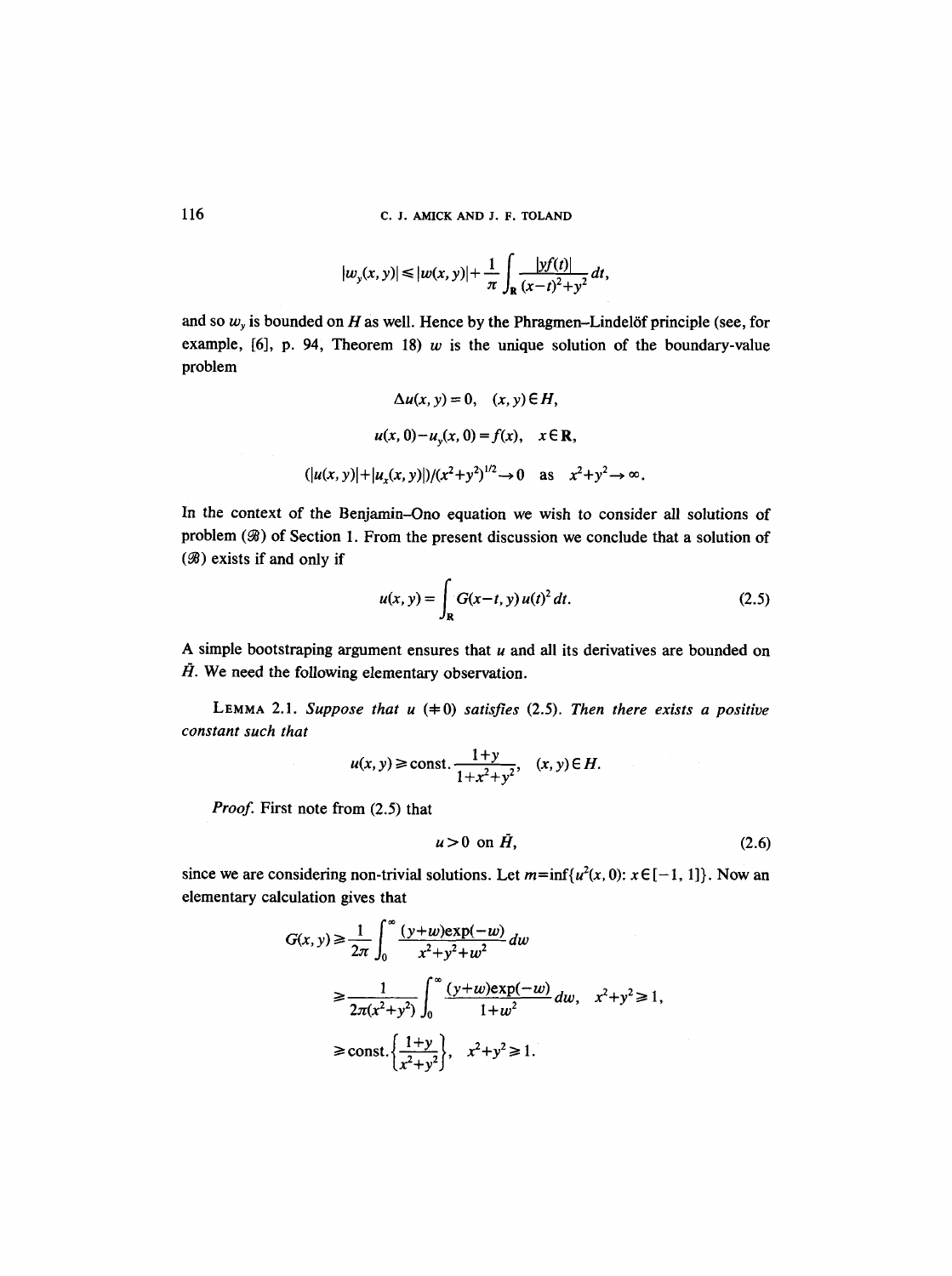**Hence** 

$$
u(x, y) \ge m \int_{-1}^{+1} G(x - t, y) dt
$$
  
\n
$$
\ge \text{const.} \int_{-1}^{+1} \frac{1 + y}{(x - t)^2 + y^2} dt, \quad x^2 + y^2 \ge 4,
$$
  
\n
$$
\ge \text{const.} \frac{(1 + y)}{x^2 + y^2}, \quad x^2 + y^2 \ge 4.
$$

Since *u* is bounded below on the set  $\{(x, y): x^2+y^2 \le 4\}$ , the result follows. q.e.d.

LEMMA 2.2. *If u satisfies* (2.5) *then there exists a constant M such that for all x>O* 

$$
\left|\int_{-x}^0 (u(t)-u^2(t)) dt\right|+\left|\int_0^x (u(t)-u^2(t)) dt\right|\leq M\log(2+x).
$$

*Proof.* Let  $x>0$ . Then

$$
\int_0^x (u(t) - u^2(t)) dt = \int_{-\infty}^\infty u^2(t) \int_0^x G(s - t, 0) ds dt - \int_0^x u^2(t) dt
$$
  
= 
$$
\int_0^x u^2(t) \left\{ \int_0^x G(s - t, 0) ds - 1 \right\} dt + \int_{-\infty}^0 u^2(t) \int_0^x G(s - t, 0) ds dt
$$
  
+ 
$$
\int_x^\infty u^2(t) \int_0^x G(s - t, 0) ds dt
$$
  
=  $I_1 + I_2 + I_3$ , say.

We will estimate the integrals on the fight-hand side in turn after observing that

$$
\int_0^x G(s-t,0)\,ds = \frac{1}{\pi}\int_0^\infty e^{-w}\bigg\{\tan^{-1}\bigg(\frac{x-t}{w}\bigg) + \tan^{-1}\bigg(\frac{t}{w}\bigg)\bigg\}\,dw,
$$

and that

$$
r\left[1-\frac{2r}{\pi}\right]^{-1} \geq \tan r \geq \frac{2}{\pi}\left[\frac{r}{\frac{1}{2}\pi-r}\right], \quad r \in \left[0,\frac{1}{2}\pi\right).
$$

Hence

$$
|I_1| \leq \frac{1}{\pi} ||u||_{\infty}^2 \int_0^{\infty} e^{-w} \left\{ \int_0^x \left( \frac{\pi}{2} - \tan^{-1} \left( \frac{x-t}{w} \right) \right) + \left( \frac{\pi}{2} - \tan^{-1} \left( \frac{t}{w} \right) \right) dt \right\} dw
$$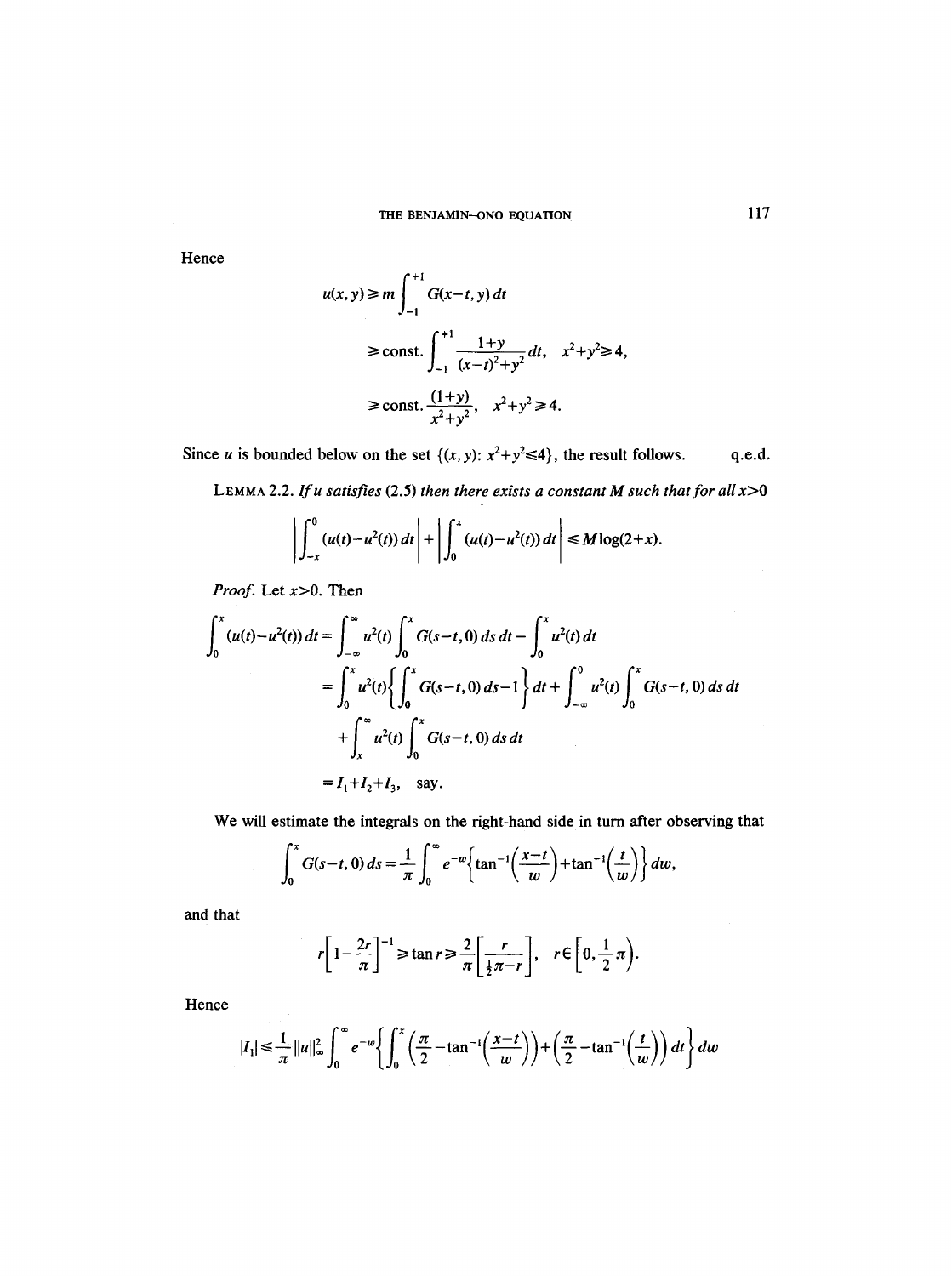$$
= \frac{2}{\pi} ||u||_{\infty}^{2} \int_{0}^{\infty} e^{-w} \int_{0}^{x} \left(\frac{\pi}{2} - \tan^{-1}\left(\frac{t}{w}\right)\right) dt dw
$$
  
\n
$$
\leq \frac{2}{\pi} ||u||_{\infty}^{2} \int_{0}^{\infty} e^{-w} \int_{0}^{x} \frac{\pi^{2}}{4} \left[\frac{\pi}{2} + \frac{t}{w}\right]^{-1} dt dw,
$$
  
\n
$$
= \frac{\pi}{2} ||u||_{\infty}^{2} \int_{0}^{\infty} we^{-w} \log\left(1 + \frac{2x}{\pi w}\right) dw \leq \text{const.} \log(2 + x).
$$

Also

$$
|I_2| \leq \frac{1}{\pi} ||u||_{\infty}^2 \int_{-\infty}^0 \int_0^{\infty} e^{-w} \left\{ \tan^{-1} \left( \frac{x-t}{w} \right) + \tan^{-1} \left( \frac{t}{w} \right) \right\} dw dt
$$
  
\n
$$
= \frac{1}{\pi} ||u||_{\infty}^2 \int_0^{\infty} \int_0^{\infty} e^{-w} \tan^{-1} \left( \frac{xw}{w^2 + t(x+t)} \right) dw dt
$$
  
\n
$$
\leq \frac{1}{\pi} ||u||_{\infty}^2 \int_0^{\infty} \int_0^{\infty} e^{-w} \left( \frac{\pi^2}{4} \right) \left( \frac{xw}{(\pi x w/2) + w^2 + t(x+t)} \right) dt dw,
$$
  
\n
$$
= \text{const.} \int_0^{\infty} e^{-w} \left\{ \int_0^1 + \int_1^{\infty} \left( \frac{xw}{(\pi x w/2) + w^2 + t(t+x)} \right) dt dw \right\}
$$
  
\n
$$
\leq \text{const.} \left\{ 1 + \int_0^{\infty} we^{-w} \int_1^{\infty} \frac{x}{t(t+x)} dt dw \right\} \leq \text{const.} \log(2+x).
$$

Finally,

$$
|I_3| \le \text{const.} \int_x^{\infty} \int_0^{\infty} e^{-w} \left\{ \tan^{-1} \left( \frac{x-t}{w} \right) + \tan^{-1} \left( \frac{t}{w} \right) \right\} dw dt
$$
  
= const. 
$$
\int_0^{\infty} e^{-w} \int_x^{\infty} \tan^{-1} \left( \frac{xw}{w^2 - t(x - t)} \right) dt dw
$$
  
= const. 
$$
\int_0^{\infty} e^{-w} \int_0^{\infty} \tan^{-1} \left( \frac{xw}{w^2 + t(x + t)} \right) dt dw \le \text{const.} \log(2 + x),
$$

by the argument which led to the bound for  $I_2$ . The proof for  $x < 0$  is identical. q.e.d.

## **3. The main result**

Now we are in a position to prove the main result described in (I) and (2) of the Introduction. Let u be a solution of  $(\mathcal{B})$  and let v denote any harmonic conjugate of u in *H.* Since  $v_x(x, 0) = -u_y(x, 0) = u(x)^2 - u(x)$ , it follows from Lemma 2.2 that  $|v(x, 0)| \le$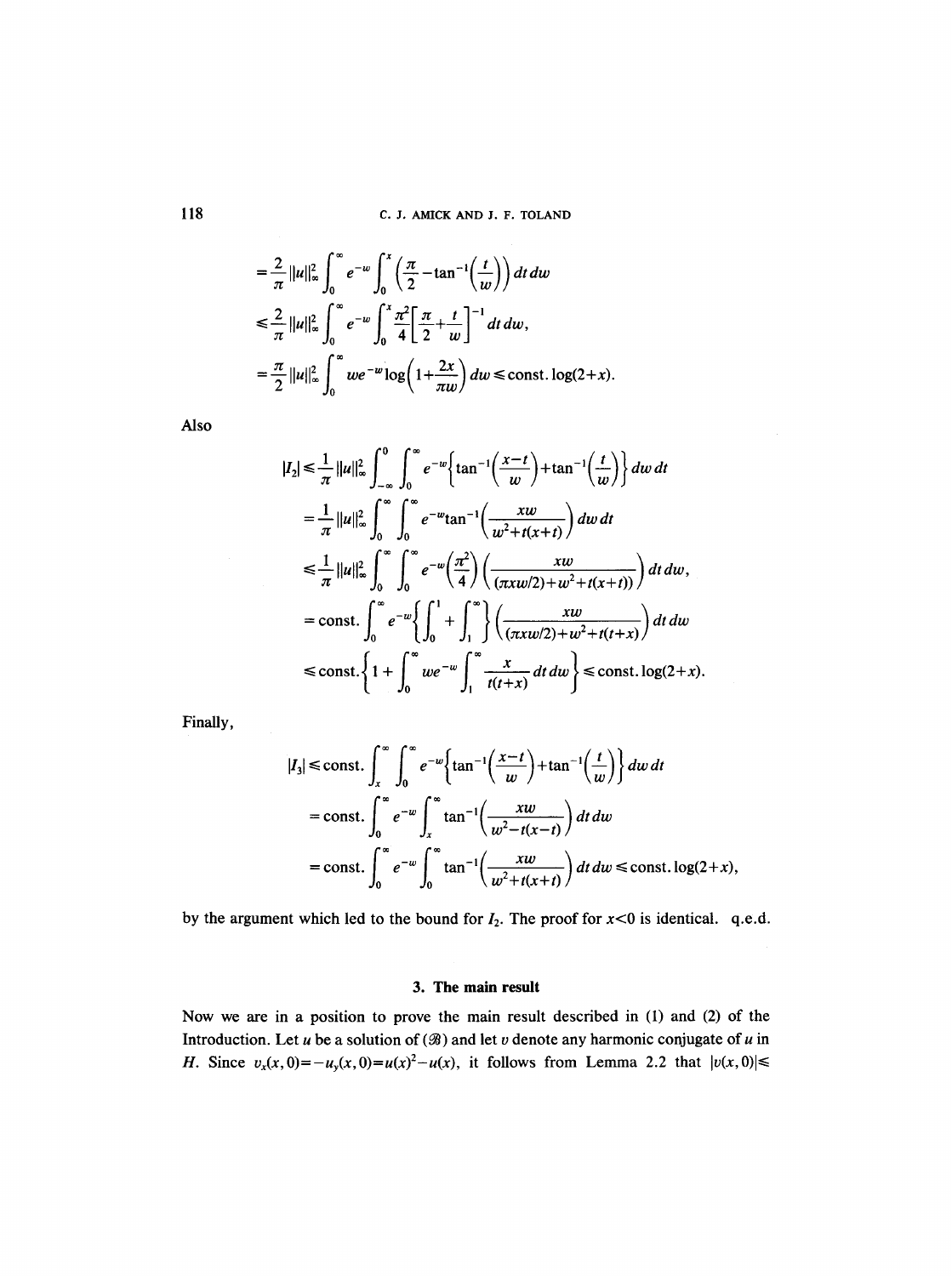$$
|v(x, y)| \le \text{const.} \log(2 + x^2 + y^2) \quad \text{on } \tilde{H}.
$$

Let

$$
w(x, y) = u_x(x, y) + u(x, y) v(x, y), \quad (x, y) = \bar{H}.
$$

Then  $w$  is a harmonic function on  $H$  which has the property that

$$
|w(x, y)| \le \text{const.} \log(2 + x^2 + y^2), \quad (x, y) \in \bar{H}, \tag{3.1}
$$

since u and  $u_x$  are bounded on  $\tilde{H}$ . A calculation using the Cauchy-Riemann equations yields that

$$
w_{v}(x,0) = (1 - u(x,0)) w(x,0).
$$
 (3.2)

Since

$$
u_{y}(x, 0) = (1 - u(x, 0)) u(x, 0)
$$

it follows that

$$
W_{\mathbf{v}}(x,0) = 0, \quad x \in \mathbb{R}, \tag{3.3}
$$

where

$$
W(x, y) = \frac{w(x, y)}{u(x, y)}, \quad (x, y) \in \bar{H}.
$$
 (3.4)

Clearly W is well-defined because of  $(2.6)$ , and a calculation based on the fact that u and  $w$  are both harmonic functions, yields that  $W$  satisfies the elliptic equation

$$
\Delta W + \frac{2\nabla u}{u} \cdot \nabla W = 0 \quad \text{on } H \tag{3.5}
$$

with the homogeneous Neumann boundary condition

$$
W_{\mathbf{v}}(x,0) = 0, \quad x \in \mathbb{R}.\tag{3.6}
$$

The following result is central to the argument which follows.

LEMMA 3.1. Suppose that there exists an interval  $(a-\varepsilon, a+\varepsilon)$  such that

$$
W(x,0) < W(a,0), \quad x \in (a,a+\varepsilon), \tag{3.7 a}
$$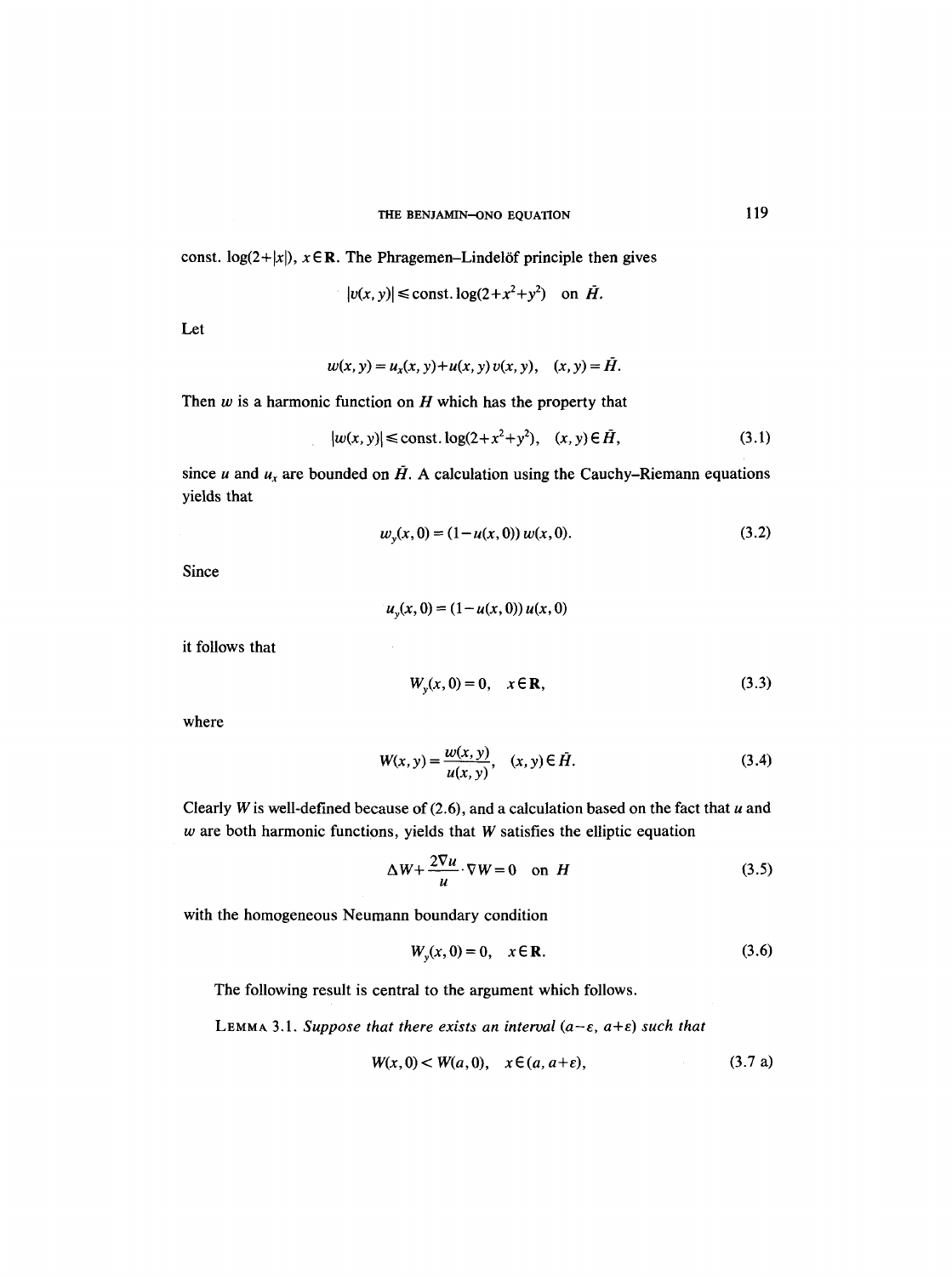$$
W(x,0) > W(a,0), \quad x \in (a-\varepsilon, a), \tag{3.7 b}
$$

*then* 

$$
W(x,0) \le W(a,0), \quad x \in (a,\infty). \tag{3.8}
$$

*Similarly if* 

$$
W(x, 0) > W(a, 0), \quad x \in (a, a+\varepsilon)
$$
  

$$
W(x, 0) < W(a, 0), \quad x \in (a-\varepsilon, a)
$$

*then* 

$$
W(x, 0) \geq W(a, 0), \quad x \in (a, \infty).
$$

*Proof.* It will suffice to establish the first part, for the proof of the second part is identical. Let (3.7) hold.

Let  $X \subset \overline{H}$  denote the maximal open connected subset of the set  $\{(x, y) \in H:$  $W(x, y) < W(a, 0)$  which contains the interval [a,  $a+\epsilon \times \{0\}$  in its closure. Then  $[a, a+\varepsilon] \times \{0\} \subset \partial X$ , the boundary of X in  $\tilde{H}$ , and  $X \subset H$ . So, in particular,

$$
Y = \partial X \cap \partial H \supset [a, a + \varepsilon] \times \{0\}.
$$
 (3.9)

To prove (3.8) we will show that  $[a, \infty) \times \{0\} \subset Y$ . Suppose for contradiction that this is not the case so that there exists  $c \in (a, \infty)$  such that  $[a, c] \times \{0\}$  denotes the maximal component of Y which contains  $[a, a+\varepsilon] \times \{0\}$ . (The left-hand end of this component is a because of (3.7b).) We claim that if  $(z, 0) \in Y \setminus ((a, c) \times \{0\})$ , then

$$
W(z,0) = W(a,0). \tag{3.10}
$$

To see why this is so, suppose not. Then, since  $W(a+\varepsilon/2,0) < W(a,0), W(z,0) < W(a,0),$  $(z, 0) \in Y$ , and X is an open connected set, there exists a continuous Jordan curve  $\Gamma$  in  $\overline{X}$ such that  $\Gamma = \{ \varphi(t) : t \in [0, 1] \}$ , and

$$
\varphi((0, 1)) \subset X, \quad \varphi(0) = (a + \varepsilon/2, 0) \quad \text{and} \quad \varphi(1) = (z, 0).
$$
 (3.11)

Let  $\Omega$  denote the open bounded connected set enclosed by  $\Gamma$  and the x-axis between  $\varphi(0)$  and  $\varphi(1)$ . (Without loss of generality we suppose that *z*>*c*; the case *z*<*a* is similar.)

Now there exists  $\hat{z} \in (c, z)$  with

$$
W(\hat{z},0) > W(a,0).
$$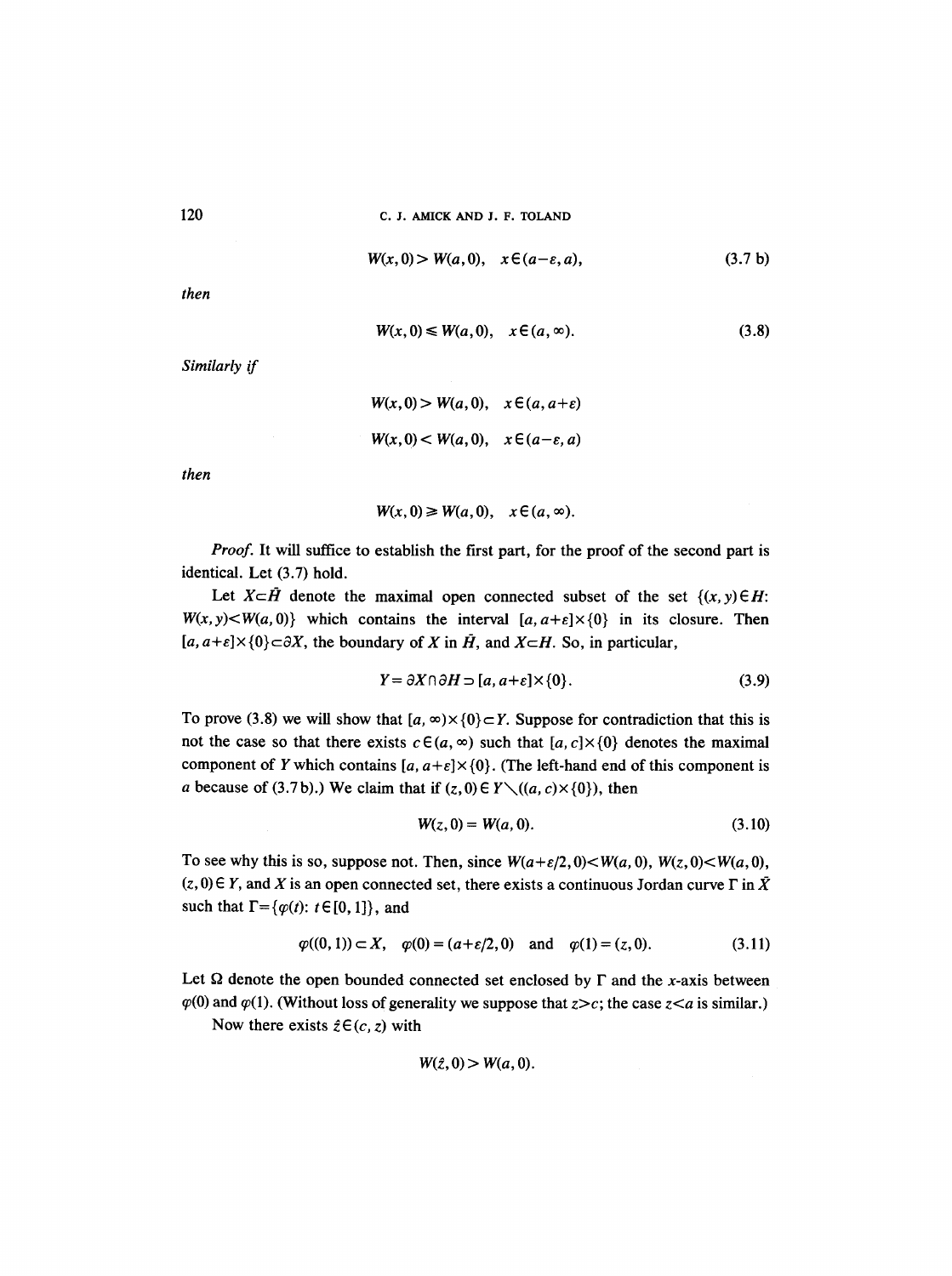If this is false, then

$$
W(x, y) \le W(a, 0) \quad \text{for all} \quad (x, y) \in \partial \Omega,
$$
  

$$
W(c, 0) = W(a, 0) \quad \text{and} \quad (c, 0) \in \partial \Omega.
$$

Indeed (c, 0) belongs to a flat portion of  $\partial\Omega$  and so, by the boundary-point lemma,  $W_y(c,0) \neq 0$ . This contradicts (3.6). Thus  $W(\hat{z},0) > W(a,0)$  for some  $\hat{z} \in (c, z)$ .

Now let Z denote the maximal component of  $\{(x, y) \in H: W(x, y) > W(a, 0)\}\)$  which contains ( $\hat{z}$ , 0) in its closure. It follows that Z is a subset of  $\Omega$ , and so it is bounded. Now  $W(x, y) = W(a, 0)$  if  $(x, y) \in H \cap \partial Z$ , which means that  $W-W(a, 0)$  takes its maximum on  $\overline{Z}$ at a point of  $\partial H \cap \partial Z$  where the boundary of  $\partial Z$  is a flat subset of  $\partial H$ . At that point  $W_y \neq 0$  by (3.5) and the boundary-point lemma. This contradicts (3.6). Thus (3.10) has been established.

Now define  $\delta$ <0 by

$$
\delta = \min\{W(x, 0) - W(a, 0): x \in [a, c]\} < 0
$$

and let

$$
W(d,0)=\delta+W(a,0),
$$

for some  $d \in (a, c)$ . Now define the harmonic function h on X by

$$
h = u_x + uv - W(d, 0) u.
$$

Since  $W(x, y) = W(a, 0)$  for all  $(x, y) \in \partial X \cap H$  it follows that

$$
h(x, y) = -\delta u(x, y) > 0, \quad (x, y) \in \partial X \cap H.
$$

Moreover

 $\sim$ 

 $h(d, 0) = 0$ ,

 $(d, 0)$  belongs to a flat portion of  $\partial X$ , and by (3.10) and the construction,  $h(x, 0) \ge 0$  on  $\partial X \cap \partial H$ . Since

$$
|h(x, y)| \le \text{const.} \log(2 + x^2 + y^2), \quad (x, y) \in X \subset H,
$$

it follows by the Phragman-Lindelöf principle [6; p. 96, Remark (ii)] that  $h \ge 0$  on X. Hence

$$
W(x, y) \ge W(a, 0) + \delta \quad \text{on } X
$$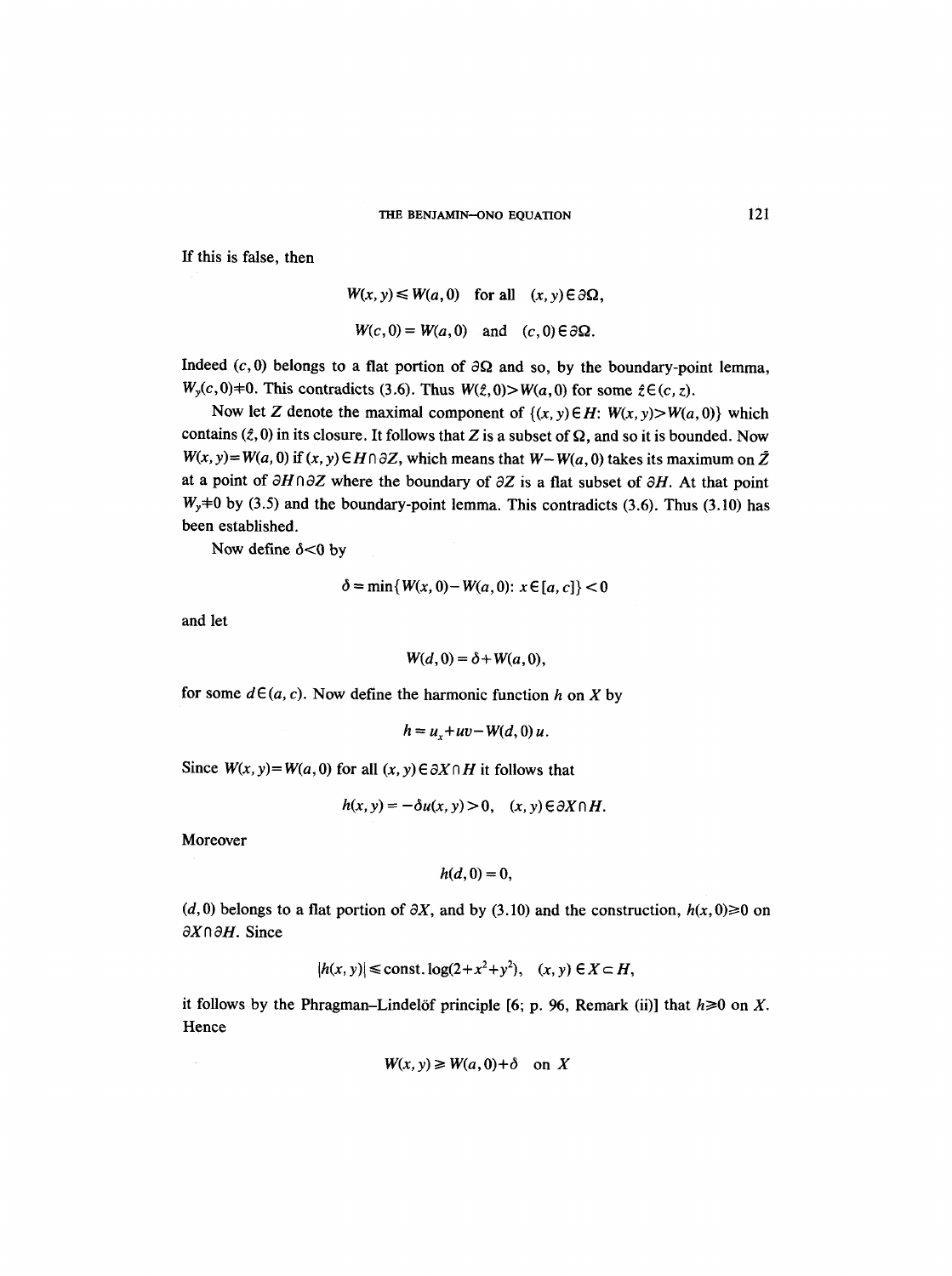and

$$
W(d,0)=W(a,0)+\delta.
$$

Hence, once again the boundary-point lemma contradicts (3.6).  $q.e.d.$ 

The significance of the result is in the following consequence.

COROLLARY 3.2. *The function W defined by* (3.4) *has the property that*  $W(x, 0)$  *is monotonic on R.* 

*Proof.* Suppose the result is false. Since  $W(·, 0)$  is real-analytic, the zeros of  $W_x(\cdot, 0)$  are isolated, and  $W(\cdot, 0)$  must have a local maximum or minimum since it is not monotone. If  $x_0$  is a local maximum then  $W_x(x, 0) \neq 0$  in a deleted neighbourhood of  $x_0$ . Then, by the lemma,  $W(x, 0) \le W(x_0, 0) \le W(x, 0)$  for all  $x \ge x_0$  which contradicts the fact that  $W_x(x, 0) \neq 0$  in a deleted neighbourhood of  $x_0$ . Similarly for a local minimum, q.e.d.

The main result now follows.

THEOREM 3.3. *The function W defined by* (3.4) *is constant on H.* 

*Proof.* Let  $C_R$  denote the contour in  $\tilde{H}$  given by a semi-circle with centre at the origin and radius R clockwise, the line segment joining  $(R, 0)$  to  $(1, 0)$ , the anticlockwise semi-circle of radius 1 and the line segment from  $(-1,0)$  to  $(-R,0)$ ,  $R>1$ .

Let  $f(z) = u(x, y) + iv(x, y)$ ,  $z = x + iy$ ,  $(x, y) \in \tilde{H}$ . Then by Cauchy's theorem

$$
0 = \operatorname{Imag} \int_C \frac{f(z)}{z} dz
$$
  
= 
$$
\int_0^{\pi} u(e^{i\theta}) d\theta - \int_0^{\pi} u(Re^{i\theta}) d\theta - \int_1^R \frac{v(x)}{x} dx - \int_{-R}^{-1} \frac{v(x)}{x} dx.
$$

Hence, since  $u$  is bounded, there is a constant independent of  $R$  such that

$$
\left| \int_{1}^{R} \frac{v(x) - v(-x)}{x} dx \right| \le \text{const.}, \quad R > 1.
$$
 (3.12)

Also

$$
\int_1^R \frac{u_x(x)}{xu(x)} dx = \frac{\log u(R)}{R} - \log u(1) + \int_1^R \frac{\log u(x)}{x^2} dx.
$$

By Lemma 2.1 and the boundedness of  $u$  we find that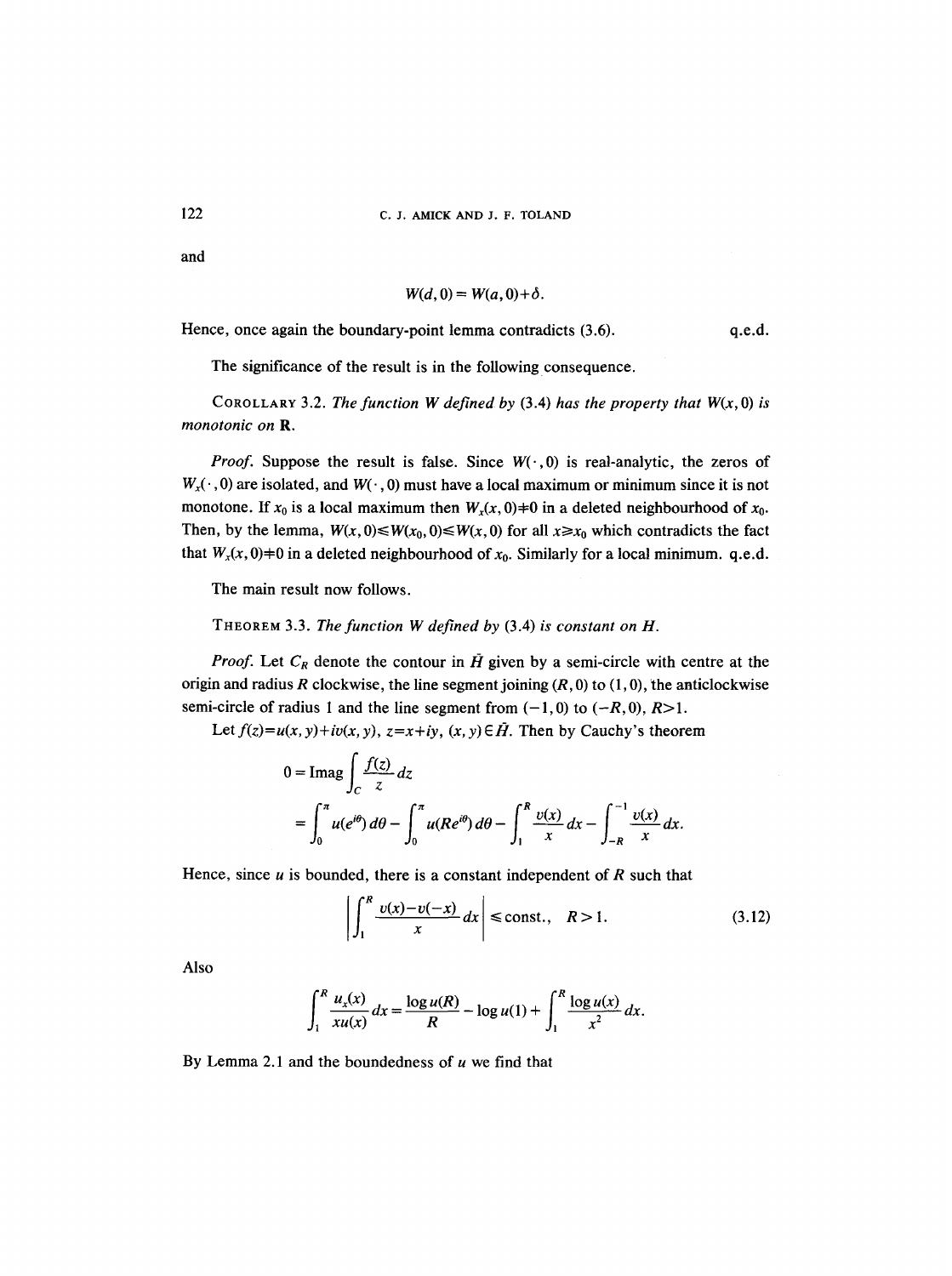$$
|\log u(x)| \le \text{const.}(1 + \log(1 + x^2)), \quad x \in \mathbb{R},
$$

and so

$$
\left| \int_{1}^{R} \frac{u_{x}(x)}{x u(x)} dx \right| \le \text{const.}, \quad R \ge 1. \tag{3.13}
$$

Similarly

$$
\left| \int_{1}^{R} \frac{u_{x}(-x)}{xu(-x)} dx \right| \le \text{const.}, \quad R \ge 1.
$$
 (3.14)

Combining  $(3.12)$ – $(3.14)$  we find that

$$
\left|\int_1^R \frac{W(x,0) - W(-x,0)}{x} dx\right| = \left|\int_1^R \left\{ \left(\frac{u_x(x)}{xu(x)} - \frac{u_x(-x)}{xu(-x)}\right) + \left(\frac{v(x) - v(-x)}{x}\right) \right\} dx\right|
$$
  
\n $\le \text{const.}, \quad R \ge 1.$ 

However, since  $W(\cdot, 0)$  is monotonic, this implies that  $W(\cdot, 0)$  is constant on R. Hence  $u_x + uv - \alpha u = 0$  on y=0 for some  $\alpha \in \mathbb{R}$ . This is a harmonic function on the upper half plane whose growth is at worst logarithmic. Hence for some  $\alpha \in \mathbb{R}$ ,

$$
u_x + uv - \alpha u = 0 \quad \text{on } H.
$$

This completes the proof.  $q.e.d.$ 

This shows that if u is a solution of  $(\mathcal{B})$  then, for some harmonic conjugate v of u (the harmonic conjugates differ by an additive constant)

$$
u_x+uv=0 \quad \text{on } H.
$$

The conjugate to  $u_x+uv$  is then constant on  $\tilde{H}$ :

$$
-u_y - \frac{1}{2}(u^2 - v^2) = \frac{1}{2}c \quad \text{on } \tilde{H}.
$$

Thus if

$$
f(z) = u(x, y) + iv(x, y), \quad (x, y) \in H, \ z = x + iy,
$$

then  $f$  satisfies (1.8). The observations in (1) and (2) of the Introduction, and the remarks which follow, are then immediate. This completes the discussion of the travelling wave solutions of the Benjamin-Ono equation.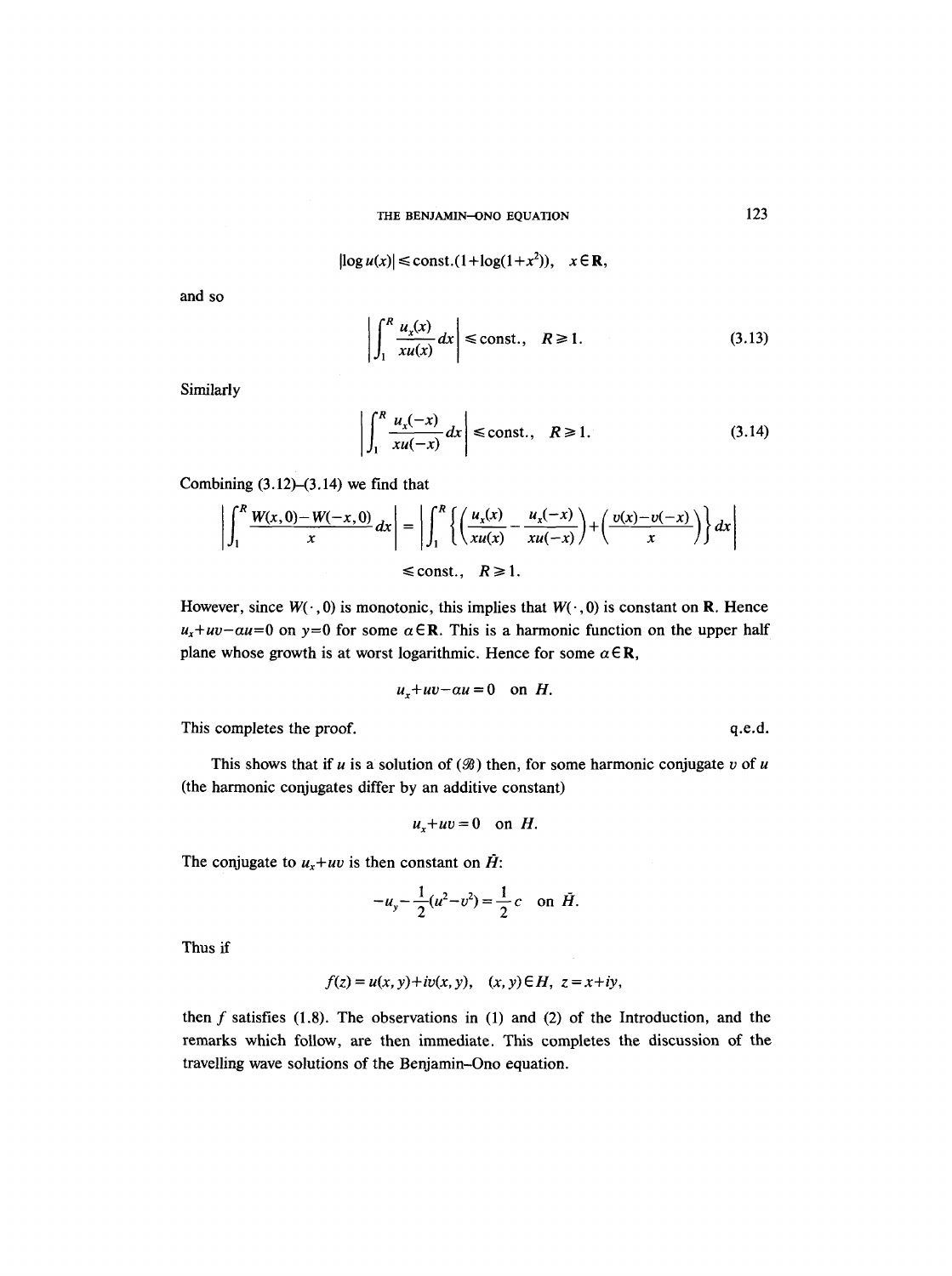## **3. Related results**

Let  $\Omega$  denote the open unit disc in the plane, and suppose that

$$
\Delta u(x, y) = 0, \quad (x, y) \in \Omega, \tag{4.1 a}
$$

$$
\frac{\partial u}{\partial r}(x, y) = -u(x, y) + u^2(x, y), \quad (x, y) \in \partial \Omega.
$$
 (4.1 b)

Then, by the maximum principle and the boundary-point lemma,  $u>0$  in  $\overline{\Omega}$  if u is not identically zero. Let v be any harmonic conjugate of u, and let  $w=u_{\theta}+uv$ . Then w is harmonic in  $\Omega$ . Moreover by the Cauchy-Riemann equations  $u_r = v_\theta$  and  $u_\theta = -v_r$ when  $r^2 = x^2 + y^2 = 1$ . (Here  $(r, \theta)$  are polar co-ordinates in the plane.) Hence

$$
\left.\frac{\partial w}{\partial r}\right|_{r=1}=(u-1)w,
$$

and

$$
\left.\frac{\partial u}{\partial r}\right|_{r=1}=(u-1)u,
$$

together give

$$
\left.\frac{\partial W}{\partial r}\right|_{r=1}=0,
$$

where  $W = w/u$ . It is immediate, since

$$
\Delta W + \frac{2\nabla u}{u} \cdot \nabla W = 0 \quad \text{on } \Omega,
$$

that W is constant on  $\overline{\Omega}$ . Hence  $u_{\theta}+uv=0$  on  $\overline{\Omega}$  for some harmonic conjugate v of u in  $\overline{\Omega}$ . As in preceding sections, therefore, u=Real(f), where

$$
\frac{df}{dz}(z) = \frac{i}{2}(f(z)^2 + c), \text{ for some } c \in \mathbb{R}.
$$

Since  $u_{\theta}+uv=0$  on  $\overline{\Omega}$ , a differentiation with respect to r yields that

$$
\frac{\partial}{\partial \theta} \left\{ \frac{u_r}{u} - \frac{u}{r} \right\} = 0 \quad \text{in } \Omega,
$$
 (4.2)

and a differentiation with respect to  $\theta$  yields that

$$
\frac{\partial}{\partial \theta} \left( \frac{u_{\theta}}{u} \right) + ru_r = 0 \quad \text{in } \Omega. \tag{4.3}
$$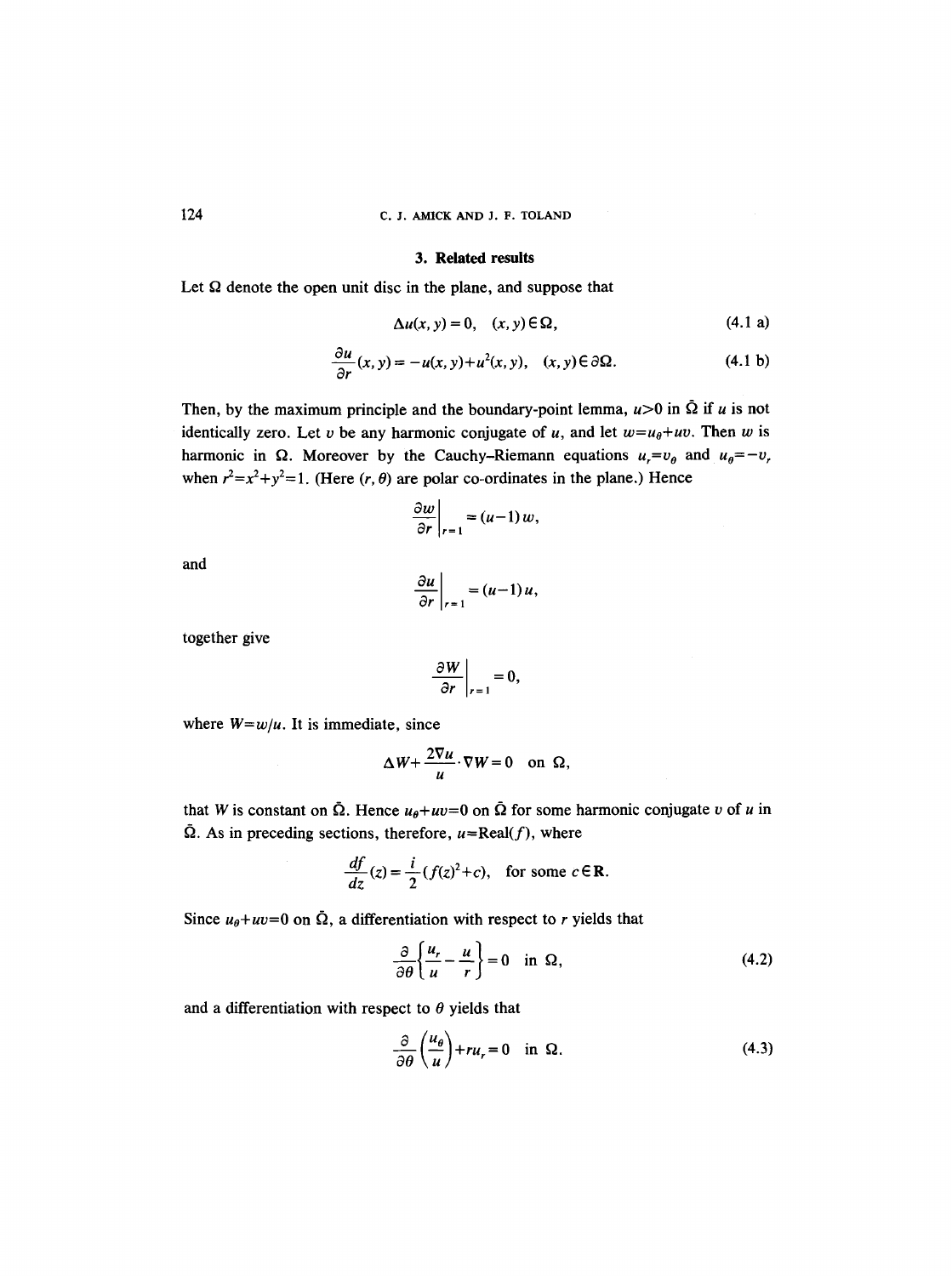Hence, by (4.2), there exists a function  $g$ , of  $r$  alone such that

$$
ru_r = g(r) u + u^2 \tag{4.4}
$$

which, when substituted in (4.3) yields

$$
\frac{\partial}{\partial \theta} \left( \frac{u_{\theta}}{u} \right) + g(r) u + u^2 = 0 \quad \text{in } \Omega. \tag{4.5}
$$

This can be re-written

$$
(u_{\theta})^2 + 2g(r)u^3 + u^4 = h(r)
$$
\n(4.6)

for some function  $h$  of  $r$  alone.

If u is not radially symmetric, differentiation with respect to  $\theta$  then yields

$$
u_{\theta\theta} + 3g(r) u^2 + 2u^3 = 0 \quad \text{on } \ \Omega. \tag{4.7}
$$

Now, from (4.1b) we find that in (4.4)  $g(1) = -1$ . But u is harmonic in  $\Omega$  and so

$$
\frac{1}{r}\frac{\partial}{\partial r}\left(r\frac{\partial u}{\partial r}\right) + \frac{1}{r^2}\frac{\partial^2 u}{\partial \theta^2} = 0 \quad \text{in } \Omega.
$$
 (4.8)

Combining  $(4.4)$ ,  $(4.7)$  and  $(4.8)$  we find that

$$
r\frac{\partial}{\partial r}(g(r)u+u^2)=3g(r)u^2+2u^3,
$$

whence, using (4.4) again,

$$
rg'+g^2=0.
$$
 (4.9)

Now, by (4.1) and (4.4),  $g(1) = -1$  and so  $g(r) = 1/{(\log r) - 1}$ , from which it follows that  $g(0)=0$ . However by the maximum principle  $u>0$  in  $\Omega$  and it then follows from (4.4) that  $u_r \rightarrow \infty$  as  $r \rightarrow 0$ . This is a contradiction. Hence u is radially symmetric. However, if u is radially symmetric, then  $(4.3)$  yields that u is constant. Clearly the only constant solution of (4.1) is  $u=1$ .

#### **References**

- [1] AMICK, C. J. & TOLAND, J. F., Uniqueness of Benjamin's solitary wave solution of the Benjamin--Ono equation, *J. Inst. Math. Anal. Appl.* To appear.
- [2] AMICK, C. J., On the theory of internal waves of permanent form in fluids of great depth. In preparation.